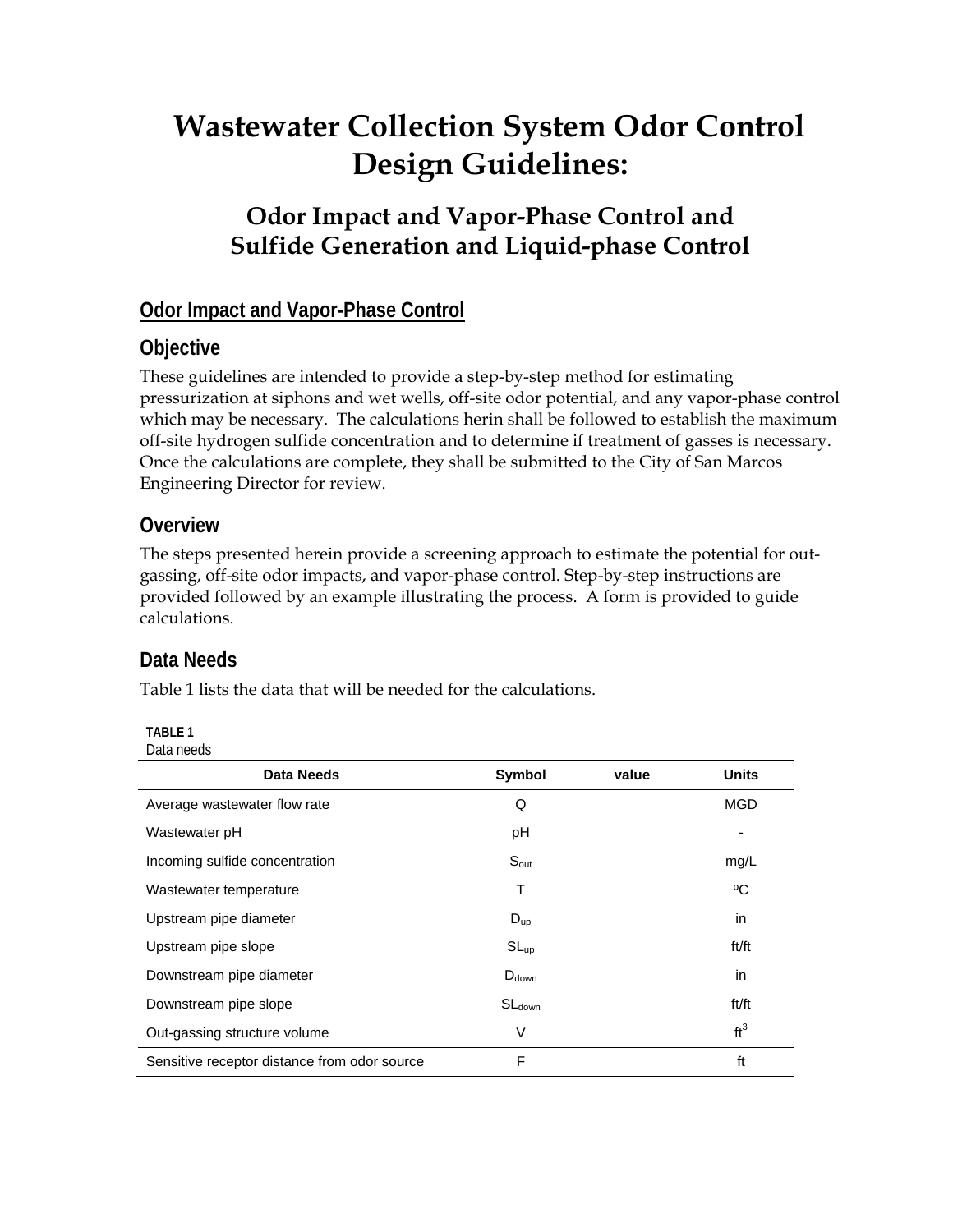# **Estimate H2Sg Concentration**

# **Step 1: Henry's law constant**

Calculate Henry's law constant based on temperature as shown in Equation 1.

$$
H = 0.0084T + 0.2043\tag{1}
$$

- $H =$  Henry's Law constant for H<sub>2</sub>S, (unitless)
- $T = W$ astewater temperature (°C)

## **Step 2: Liquid H2S concentration**

Use Figure 1 to estimate the Fraction $H_2S_{liq}$  based on pH.

**FIGURE 1** 

Fraction, based on pH, of incoming sulfide that is in the form of  $H_2S_{liq}$ 



Calculate the equilibrium liquid H<sub>2</sub>S concentration based on Fraction $H_2S_{liq}$  and the incoming sulfide concentration,  $S_{out}$  (mg/L), as shown in Equation 2.

$$
H_2 S_{liq} = S_{out} \times Fraction H_2 S_{liq}
$$
 (2)

- Fraction $H_2S_{liq}$  = portion of dissolved sulfide in the form of  $H_2S$  at equilibrium (mg/L)
- $S_{\text{out}}$  = incoming sulfide concentration (mg/L)
- $H_2S_{liq}$  = incoming liquid H<sub>2</sub>S concentration (mg/L)

## **Step 3: H2S gas concentration**

Calculate equilibrium hydrogen sulfide gas concentration based on Henry's Law as shown in Equation 3.

$$
H_2 S_{gas} = H \times H_2 S_{liq} \tag{3}
$$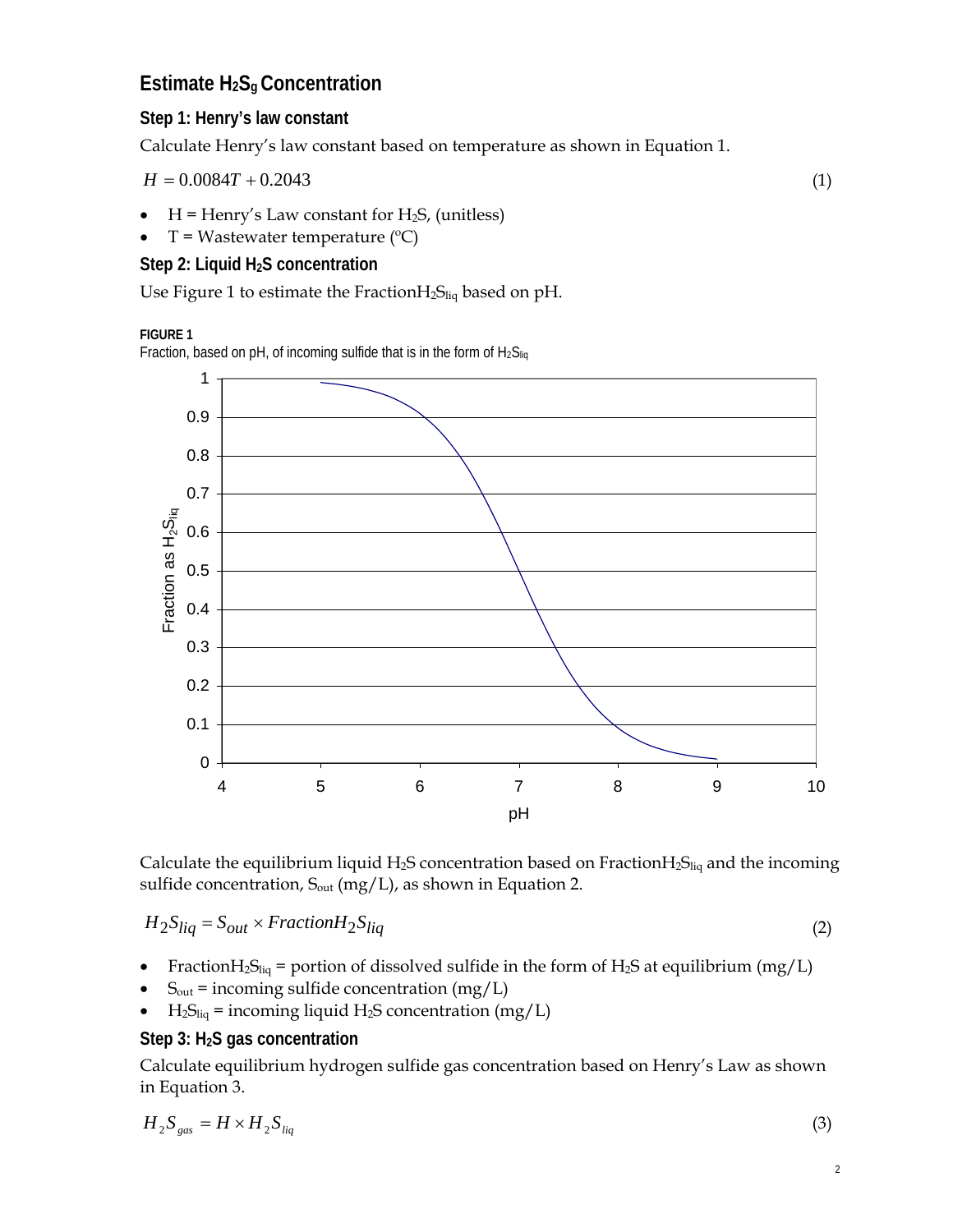- $H_2S_{gas}$  = equilibrium hydrogen sulfide gas concentration (mg/L)
- H = Henry's Law constant for hydrogen sulfide (unitless)

### **Step 4: H2S gas in ppmv**

Convert  $H_2S_{gas}$  from units of mg/L to ppmv as shown in Equation 4.  $H_2S_{gas}$  is the concentration that would be at equilibrium with the in-coming liquid sulfide concentration and should be considered a conservative (high) estimate for the incoming hydrogen sulfide gas concentration.

$$
H_2 S_g = H_2 S_{gas} \times (T + 273) \times 2.41
$$
 (4)

 $H_2S_g$  = the equilibrium hydrogen sulfide concentration (ppmv)

# **Calculate Upstream and Downstream Natural Ventilation**

Ventilation in the upstream and downstream pipe due to liquid drag (natural ventilation) can be estimated based on hydraulic conditions in the pipes.

### **Step 5: Upstream natural ventilation**

Use Figures 2, 3, 4, and 5 for 36, 24, 12, and 8-inch diameter pipes, respectively, to estimate the natural ventilation,  $Q_{airup}$  (cfm) in the pipe discharging into the structure where outgassing is expected. If the upstream pipe slope and diameter is not represented by one of the curves, interpolate between the two nearest curves.

#### **FIGURE 2:**

Air flow as a function of water flow in a 36 inch pipe



#### Air flow vs. water flow 36" pipe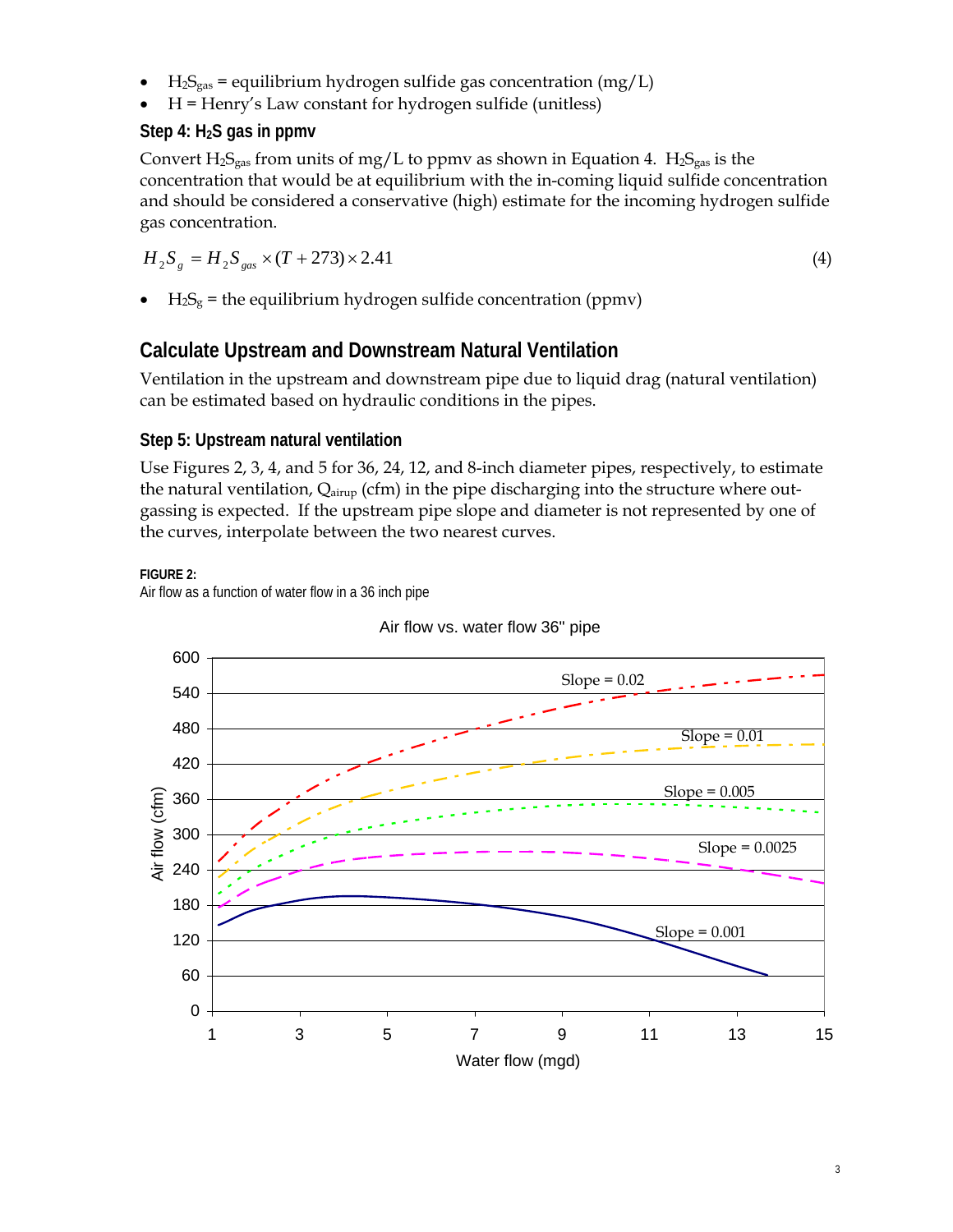#### **FIGURE 3**:

Air flow as a function of water flow in a 24 inch pipe





**FIGURE 4:**  Air flow as a function of water flow in a 12 inch pipe

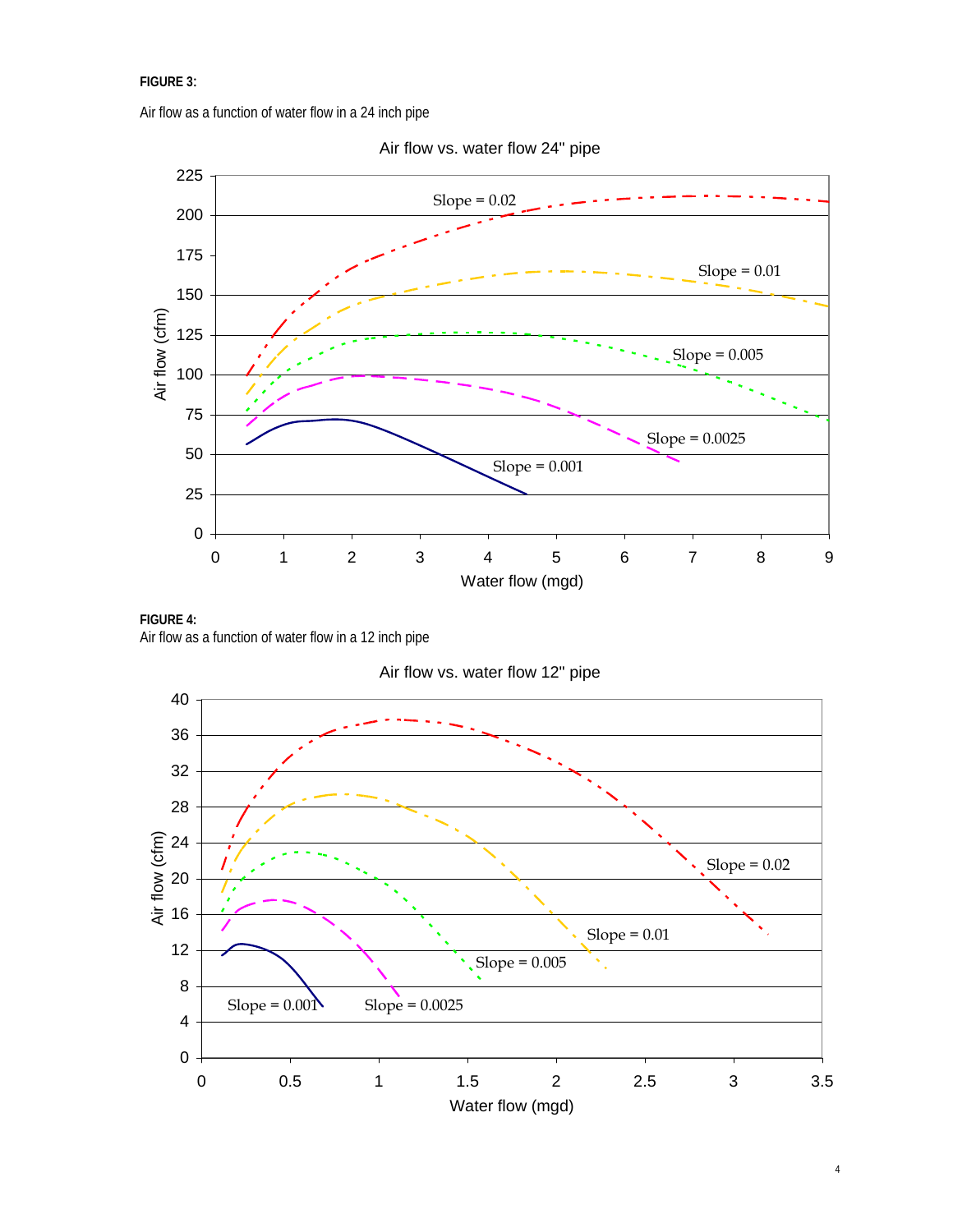Figure 5:

Air flow as a function of water flow in an 8 inch pipe



Air flow vs. water flow 8" pipe

#### **Step 6: Downstream natural ventilation**

Use the approach in step five to estimate the downstream natural ventilation, Qairdown (cfm). For a siphon or other complete bottleneck, downstream natural ventilation will have no bearing on out-gassing and is zero for this purpose.

#### **Step 7: Out-gas flow rate**

Calculate the out-gassing flow rate,  $Q_{\text{outgas}}$  (cfm), as shown Equation 5.

$$
Q_{\text{outgas}} = Q_{\text{airup}} - Q_{\text{airdown}} \tag{5}
$$

- $Q_{\text{outgas}}$  = The flow rate of air exiting a sewer structure due to pressurization (cfm)
- $Q_{airup}$  = Natural ventilation in the upstream pipe (cfm)
- $Q_{\text{airdown}}$  = Natural ventilation in the downstream pipe (cfm)

#### **Step 8: Hydrogen sulfide emission**

Calculate the hydrogen sulfide emission rate as shown in Equation 6.

$$
E_{H2S} = Q_{outgas} \times \frac{m^3/s}{2119cfm} \times H_2S_{gas}
$$
 (6)

 $E_{H2S}$  = Hydrogen sulfide emission from the bottleneck (g/s)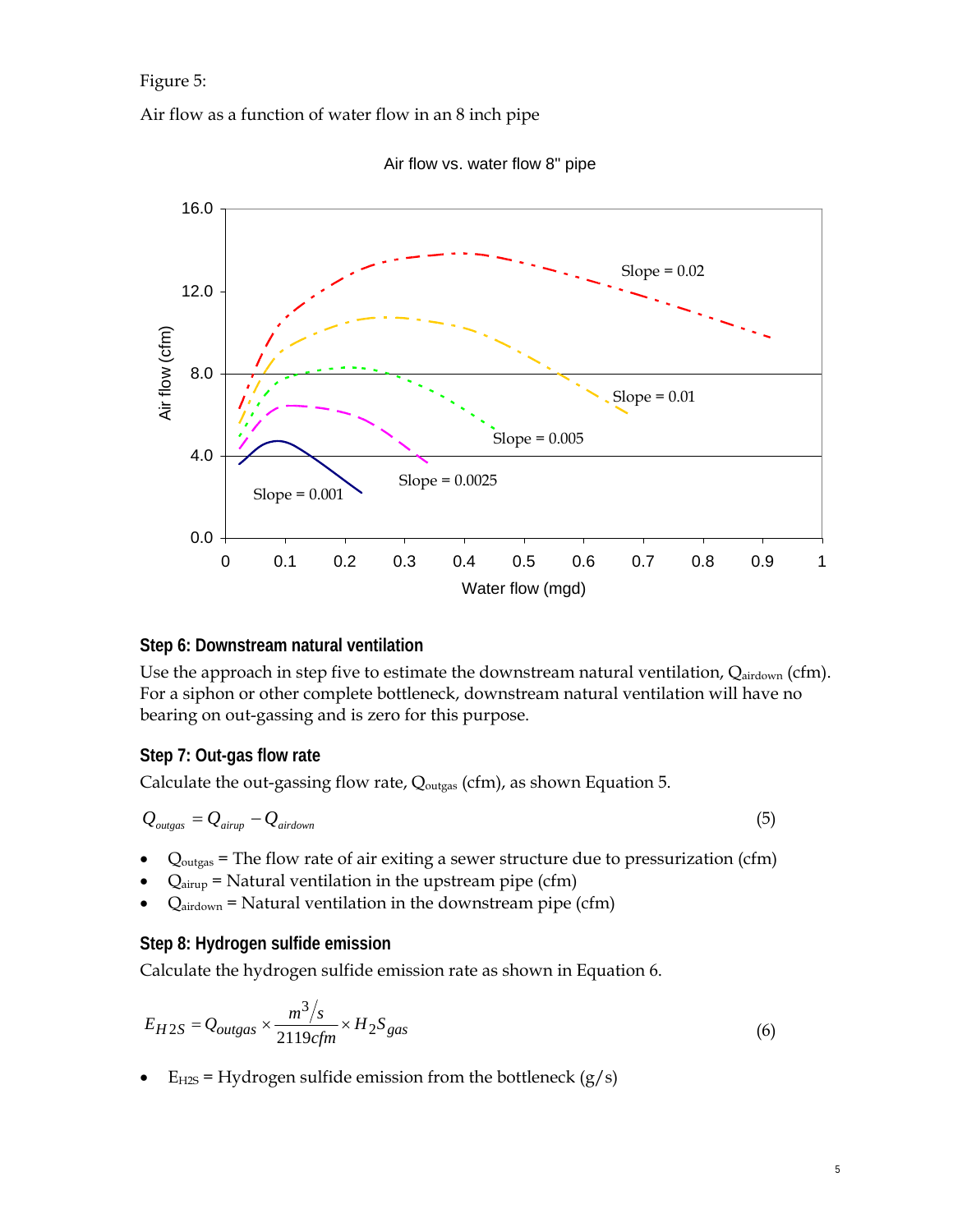# **Estimate the Down-wind Odor Impact**

EPA dispersion model Screen 3 was used to estimate down-wind hydrogen sulfide concentration per unit emission.

### **Step 9: Down-wind concentration per unit emission**

Use Figure 6 to determine the worst-case  $H_2S<sub>unit</sub>$  ((ppmv)/(g/s)) based on the distance from the out-gassing location to the nearest sensitive receptor, F (ft).

#### **FIGURE 6**

Worst-case hydrogen sulfide concentration per unit emission as a function of distance from the odor source.



#### **Step 10: Down-wind worst-case concentration**

Calculate down-wind worst-case  $H_2S$  concentration as shown in Equation 7.

$$
H_2 S_{receptor} = E_{H2S} \times H_2 S_{unit} \tag{7}
$$

•  $H_2S_{receptor}$  = the worst-case projected hydrogen sulfide concentration at the receptor of concern due to the emission from the odor source, (ppmv)

### **Step 11: Offsite impact criteria**

Compare H<sub>2</sub>S<sub>receptor</sub> to the maximum acceptable off-site hydrogen sulfide concentration. If it is less, no treatment is needed. If it is more, go to step 12.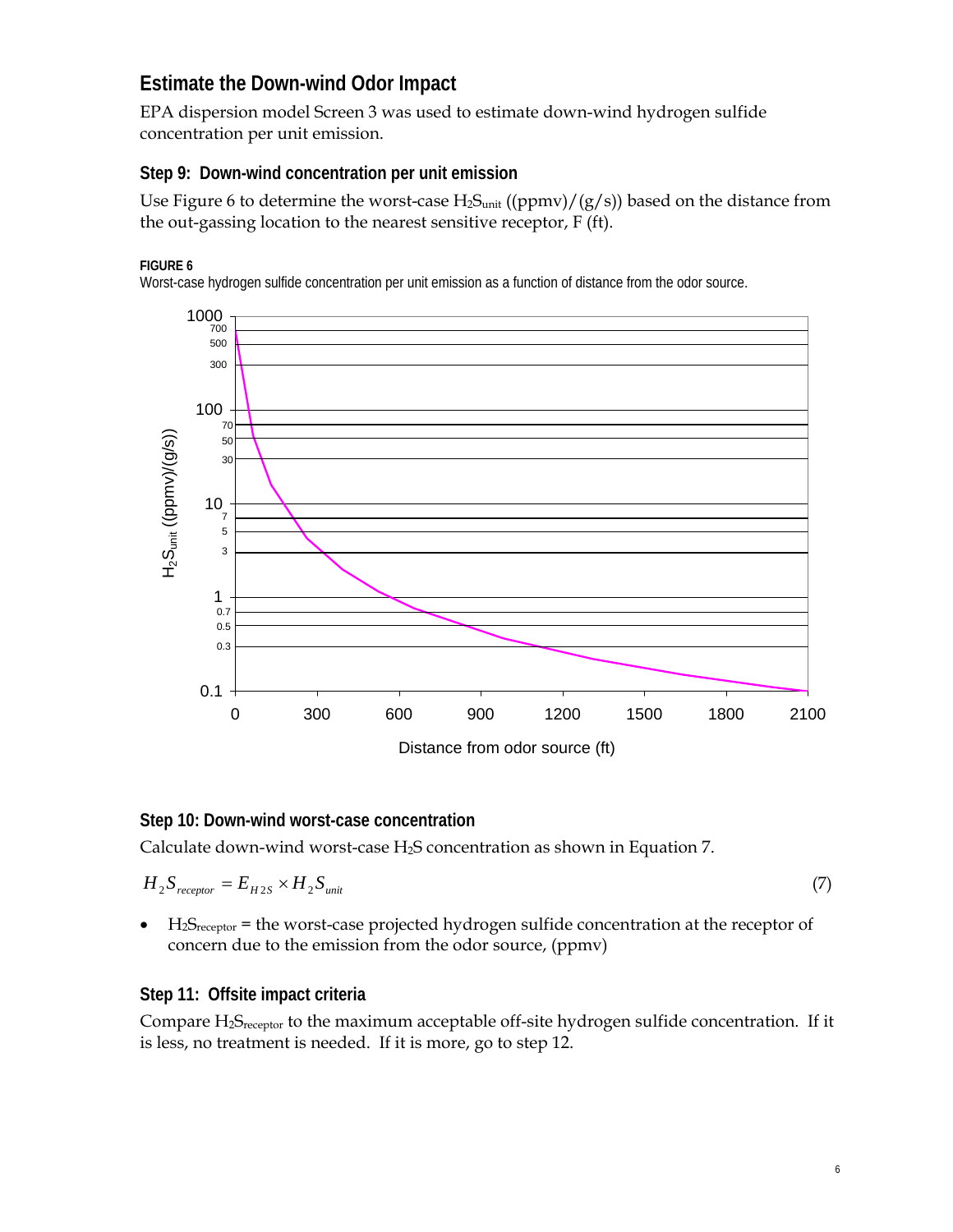# **Determine the forced air flow rate needed for gas-phase treatment**

# **Step 12: Air change criteria**

Calculate the volumetric air flow rate,  $Q_{\text{aer}}$  (cfm), needed to provide 12 air changes per hour in the wet well or odor source structure as shown in Equation 8.

$$
Q_{aer} = \frac{12}{hr} \times V \times \frac{hr}{60 \text{min}}
$$
 (8)

- $Q<sub>aer</sub>$  = Structure ventilation rate needed to provide 12 air changes per hour (cfm)
- $V =$  Volume of the wet well of odor source structure (ft<sup>3</sup>)

## **Step 13: Forced air-flow rate selection**

The wet well or odor source structure ventilation rate needed for gas-phase treatment is the greater of  $Q_{\text{aer}}$  and  $2 \times Q_{\text{outgas}}$ .

# **Example**

# **Data Needs**

Table 1 lists the data that will be needed for the calculations.

| ARI |  |
|-----|--|
|     |  |

| <b>Data Needs</b>                            | Symbol             | value | <b>Units</b>             |
|----------------------------------------------|--------------------|-------|--------------------------|
| Average wastewater flow rate                 | Q                  | 6.85  | mgd                      |
| Wastewater pH                                | рH                 | 7.1   | $\overline{\phantom{a}}$ |
| Incoming sulfide concentration               | $S_{\text{out}}$   | 3.0   | mg/L                     |
| Wastewater temperature                       | т                  | 24    | °C                       |
| Upstream pipe diameter                       | $D_{up}$           | 30    | in                       |
| Upstream pipe slope                          | $SL_{up}$          | 0.005 | ft/ft                    |
| Downstream pipe diameter                     | $D_{down}$         | 30    | in                       |
| Downstream pipe slope                        | SL <sub>down</sub> | 0.003 | ft/ft                    |
| Out-gassing structure volume                 | V                  | 800   | ft <sup>3</sup>          |
| Sensitive receptor distance from odor source | F                  | 150   | ft                       |

# **Estimate H2Sg Concentration**

## **Step 1: Henry's law constant**

Calculate Henry's law constant based on temperature as shown in Equation 1.

$$
T = 24 \,^{\circ}\mathrm{C}
$$

$$
H = (0.0084 \times 24) + 0.2043 = 0.4059
$$
\n<sup>(1)</sup>

## **Step 2: Liquid H2S concentration**

Use Figure 1 to estimate the Fraction $H_2S_{liq}$  based on pH.

## pH = 7.1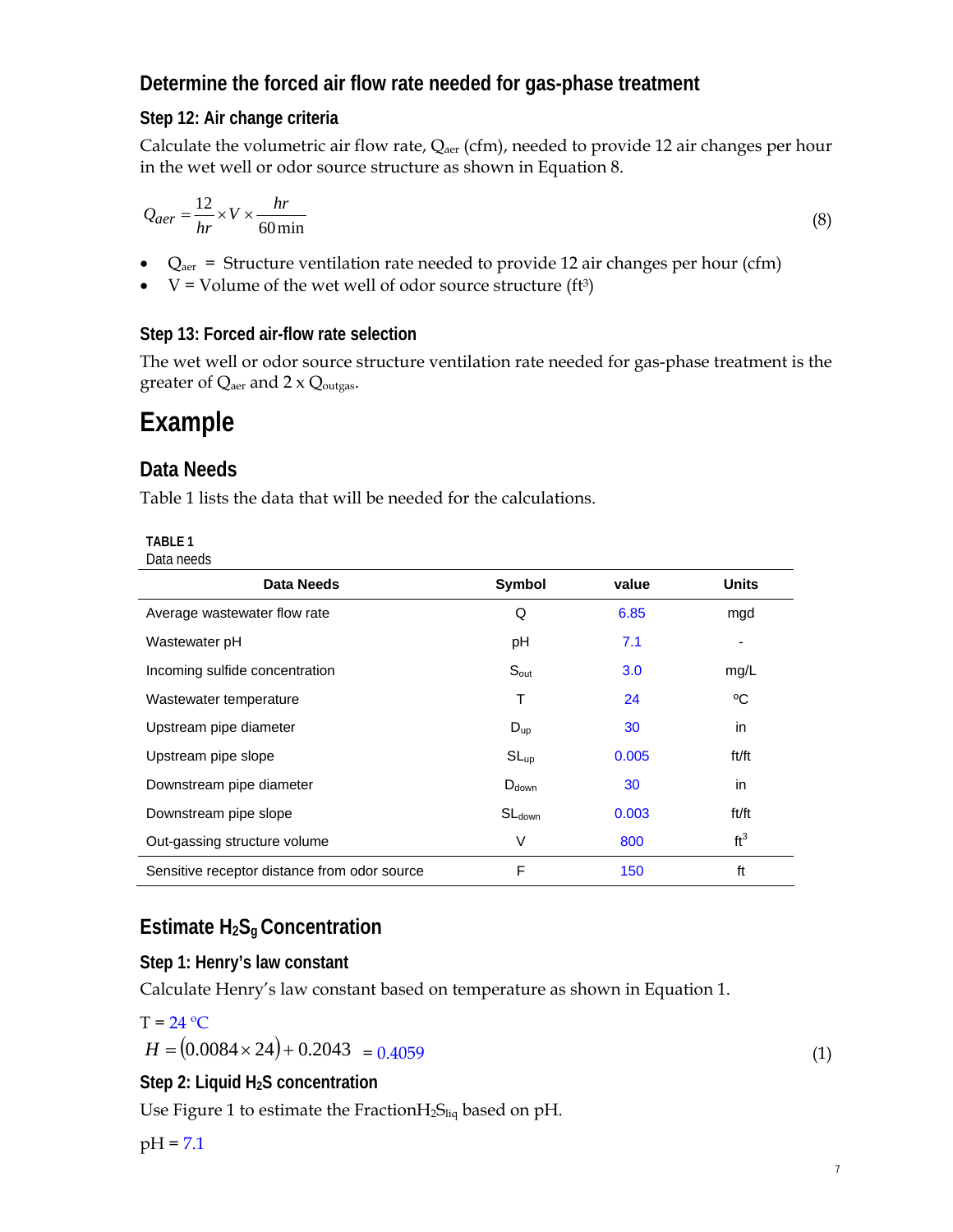**FIGURE 1**  Fraction, based on pH, of incoming sulfide that is in the form of  $H_2S_{\text{lin}}$ 



From Figure 1,  $H_2S_{liq} = 0.48$ 

Calculate the equilibrium liquid H<sub>2</sub>S concentration based on Fraction $H_2S_{liq}$  and the incoming sulfide concentration,  $S_{out}$  (mg/L), as shown in Equation 2.

$$
H_2S_{liq} = 3.0 \text{ mg/L} \times 0.48 = 1.44 \text{ mg/L}
$$
 (2)

#### **Step 3: H2S gas concentration**

Calculate equilibrium hydrogen sulfide gas concentration based on Henry's Law as shown in Equation 3.

 $H_2S_{gas} = 0.4059 \times 1.44mg/L = 0.5845 mg/L$  (3)

#### **Step 4: H2S gas in ppmv**

Convert  $H_2S_{gas}$  from units of mg/L to ppmv as shown in Equation 4.

$$
H_2S_g = 0.5845mg/L \times (24 + 273) \times 2.41 = 418 ppmv
$$
 (4)

### **Calculate Upstream and Downstream Natural Ventilation**

#### **Step 5: Upstream natural ventilation**

Interpolate between Figures 2, and 3 for 30 inch diameter pipe to estimate the natural ventilation, Q<sub>airup</sub> (cfm) in the pipe discharging into the structure where out-gassing is expected.

 $Q = 6.85$  MGD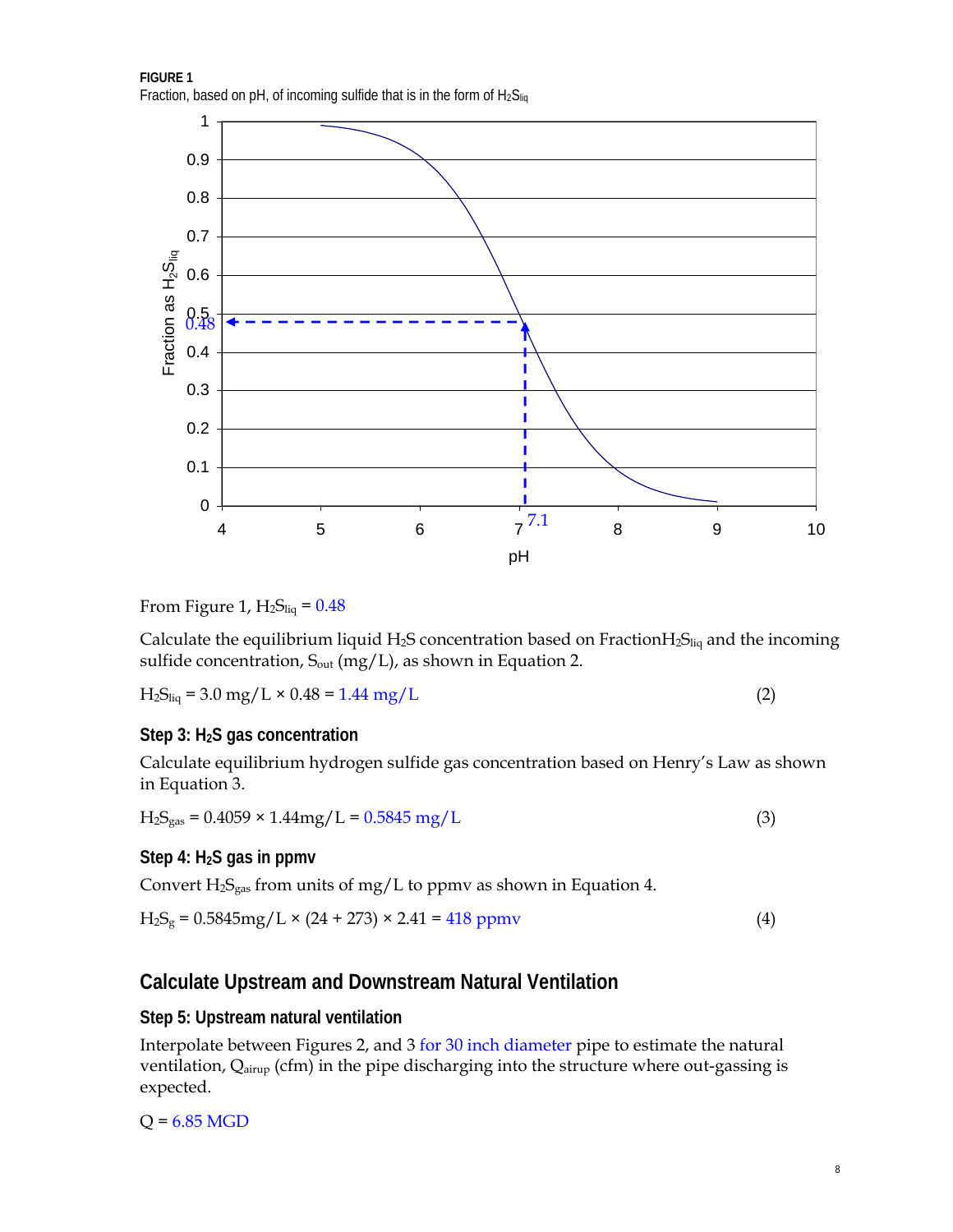

Air flow vs. water flow 36" pipe

**FIGURE 3:**  Air flow as a function of water flow in a 24 inch pipe

Air flow vs. water flow 24" pipe



 $Q_{\text{airup}} = (325 + 105)/2 = 215 \text{ cfm}$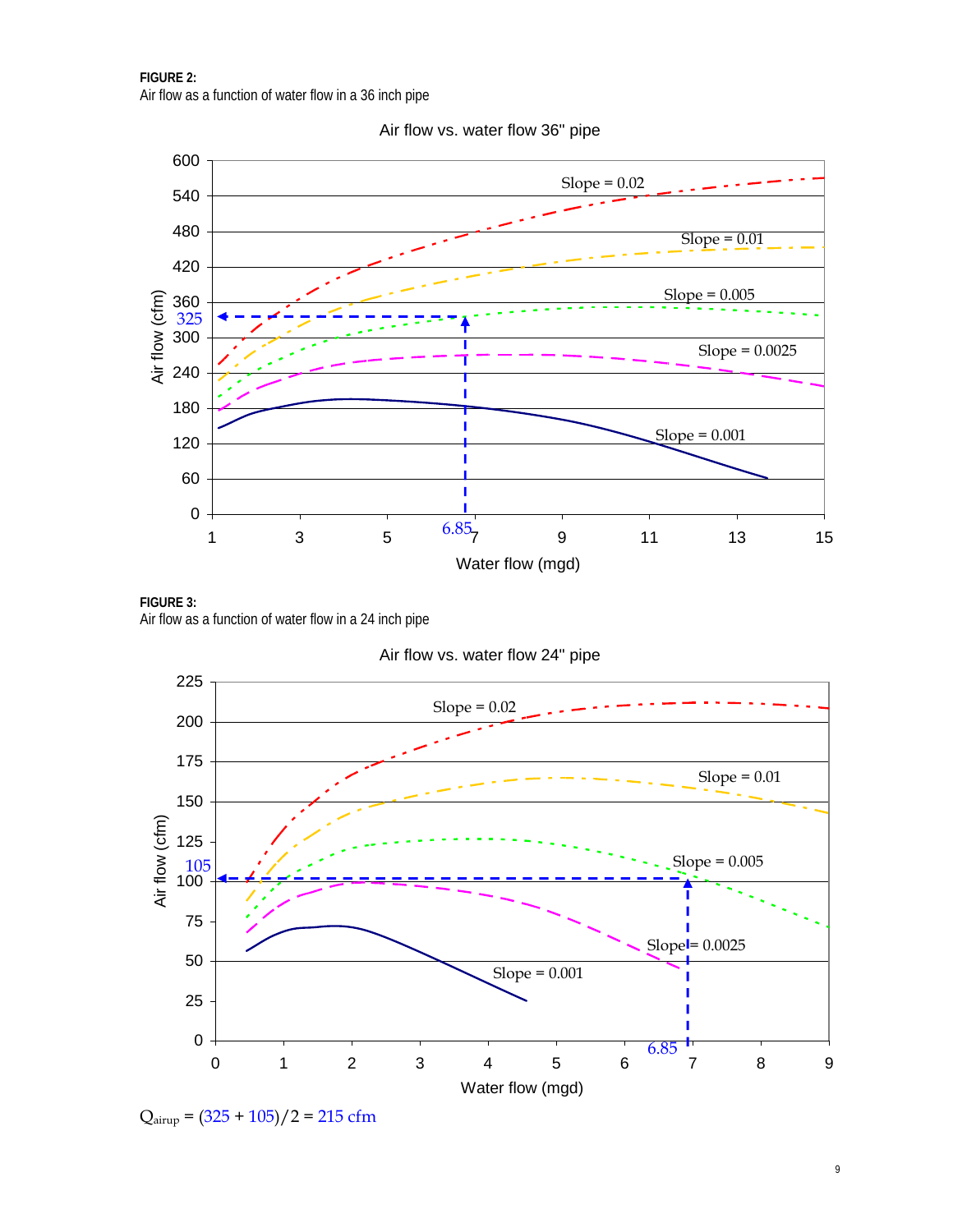#### **Step 6: Downstream natural ventilation**

Use the same approach as in Step 5 to estimate the downstream natural ventilation, Qairdown (cfm). Interpolate between Figures 2, and 3 for 30 inch diameter pipe to estimate the natural ventilation, Qairdown (cfm) in the pipe flowing out of the structure where out-gassing is expected. Interpolate between the 0.0025 slope curve and the 0.005 slope curve.





Air flow vs. water flow 36" pipe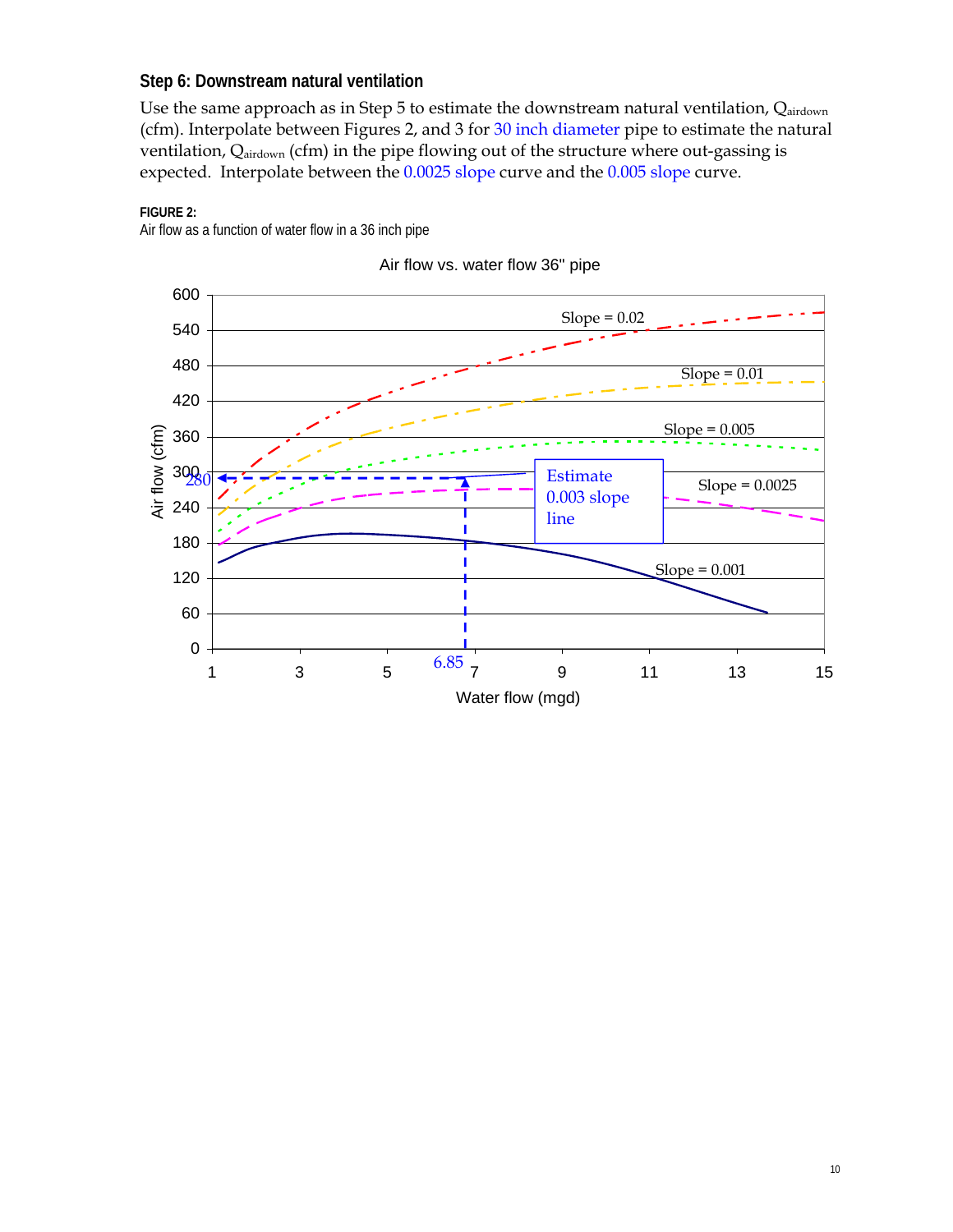

Air flow vs. water flow 24" pipe

 $Q_{\text{airdown}} = (280 + 57)/2 = 169$  cfm

### **Step 7: Out-gas flow rate**

Calculate the out-gassing flow rate, Q<sub>outgas</sub> (cfm), as shown Equation 5.

$$
Q_{outgas} = 215 - 169 = 46 \text{ cfm}
$$
 (5)

#### **Step 8: Hydrogen sulfide emission**

Calculate the hydrogen sulfide emission rate as shown in Equation 6.

$$
E_{H2S} = 46cfm \times \frac{m^3/s}{2119cfm} \times 0.5845mg / L = 0.013 \text{ g/s}
$$
 (6)

## **Estimate the Down-wind Odor Impact**

### **Step 9: Down-wind concentration per unit emission**

Use Figure 6 to determine the worst-case  $H_2S<sub>unit</sub>$  ((ppmv)/(g/s)) based on the distance from the out-gassing location to the nearest sensitive receptor, F (ft).

$$
F = 150 \text{ ft}
$$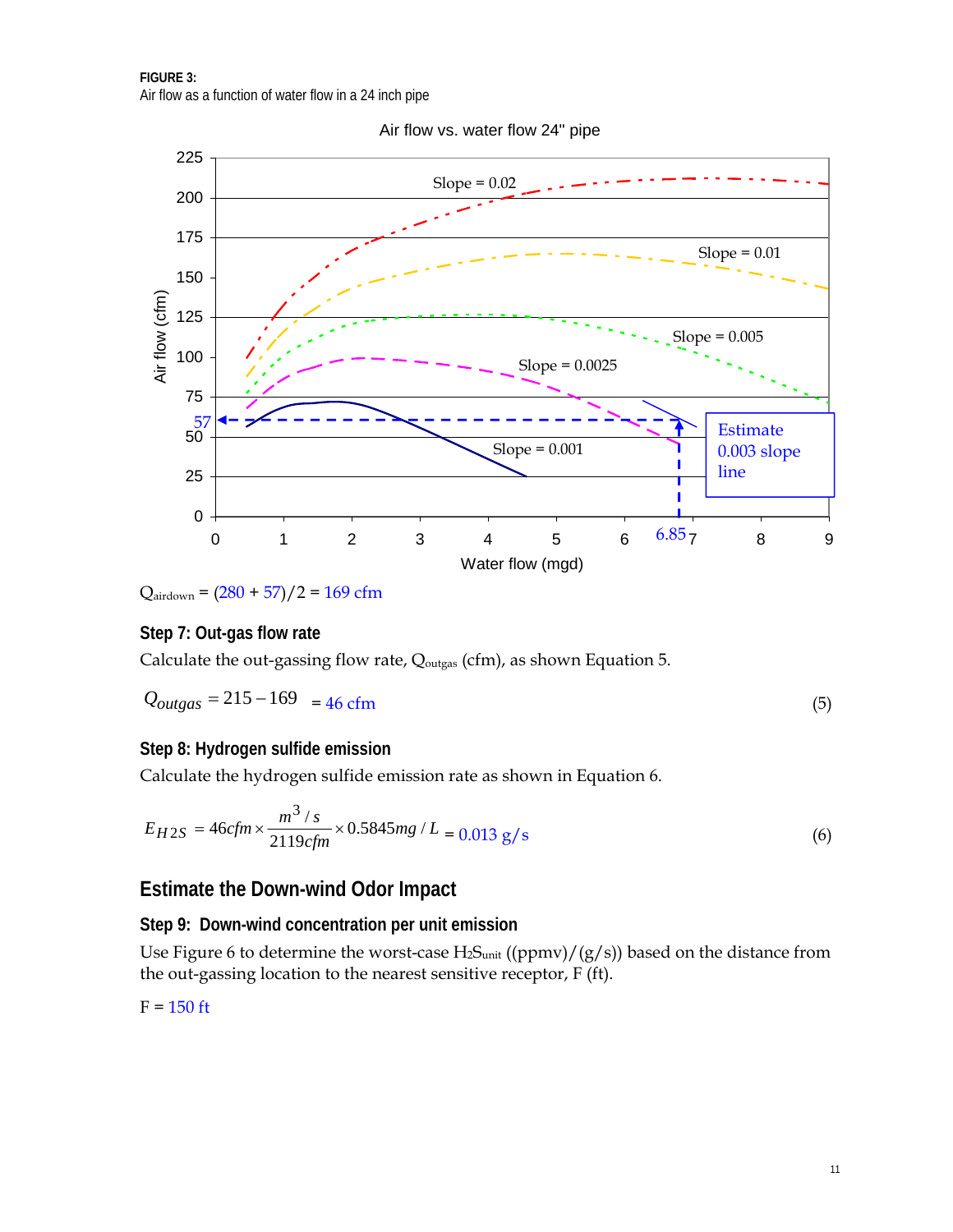Worst-case hydrogen sulfide concentration per unit emission as a function of distance from the odor source.



From Figure 6,  $H_2S_{unit} = 12 (ppmv)/(g/s)$ 

#### **Step 10: Down-wind worst-case concentration**

Calculate down-wind worst-case  $H_2S$  concentration as shown in Equation 7.

$$
H_2S_{receptor} = 0.013g/s \times 12 \frac{ppmv}{g/s} = 0.16 \text{ ppmv}
$$
 (7)

#### **Step 11: Offsite impact criteria**

Compare H2Sreceptor to the maximum acceptable off-site hydrogen sulfide concentration. If it is less, no treatment is needed. If it is more, go to step 12.

0.16 ppmv is approximately 200 times the human detection threshold. Therefore, treatment may be needed.

## **Determine the forced air flow rate needed for gas-phase treatment**

#### **Step 12: Air change criteria**

Calculate the volumetric air flow rate,  $Q_{\text{aer}}$  (cfm), needed to provide 12 air changes per hour in the wet well or odor source structure as shown in Equation 8.

$$
Q_{aer} = \frac{12}{hr} \times 800 \, ft^3 \times \frac{hr}{60 \, \text{min}} = 160 \, \text{cfm}
$$
\n<sup>(8)</sup>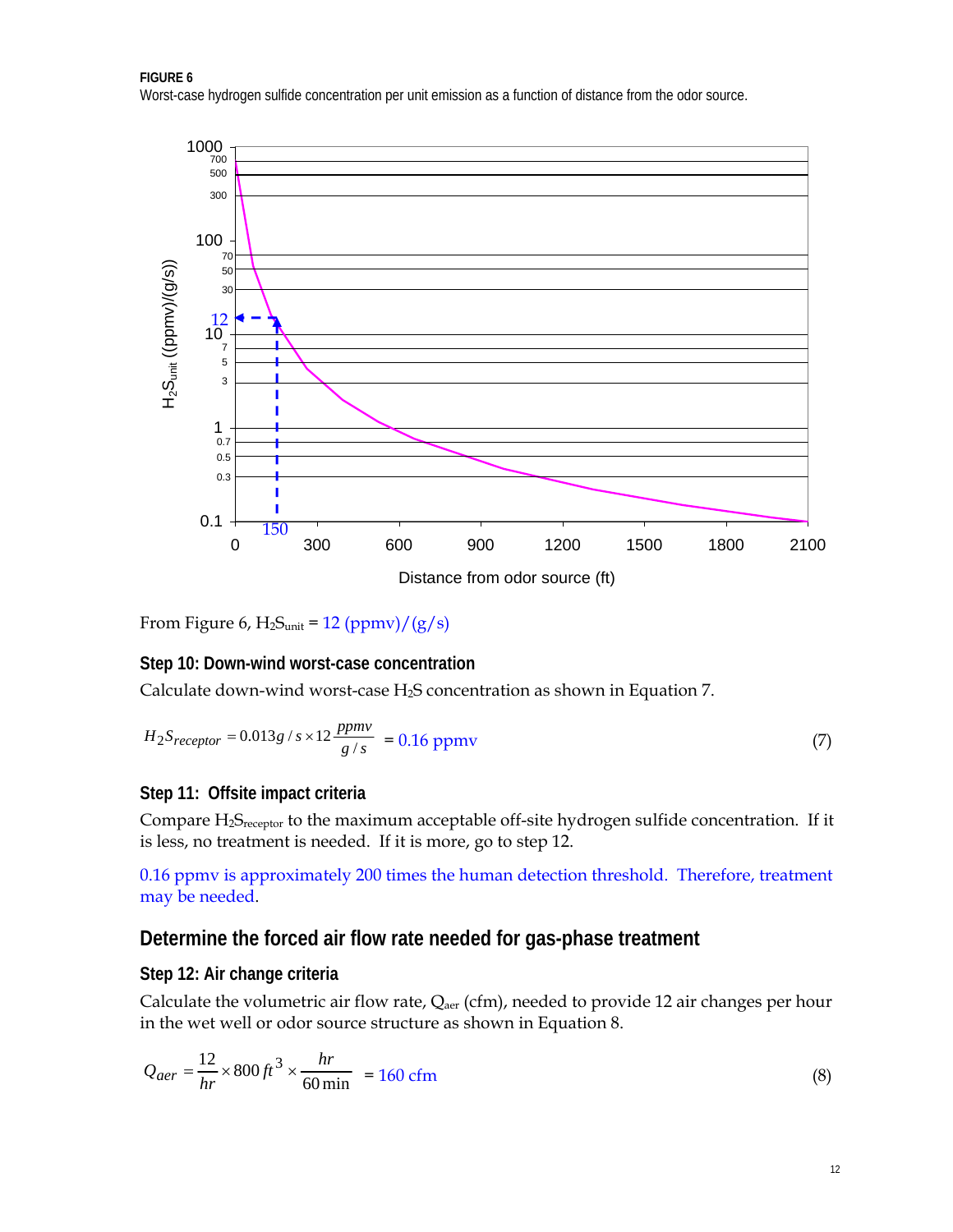**Step 13: Forced air-flow rate selection** 

The wet well or odor source structure ventilation rate needed for vapor-phase treatment is the greater of Q<sub>aer</sub> and Q<sub>outgas</sub>

 $2 \times Q_{\text{outgas}} = 2 \times 46 \text{ cfm} = 92 \text{ cfm} < Q_{\text{aer}} = 160 \text{ cfm}$ . Therefore, 160 cfm or greater would need to be treated.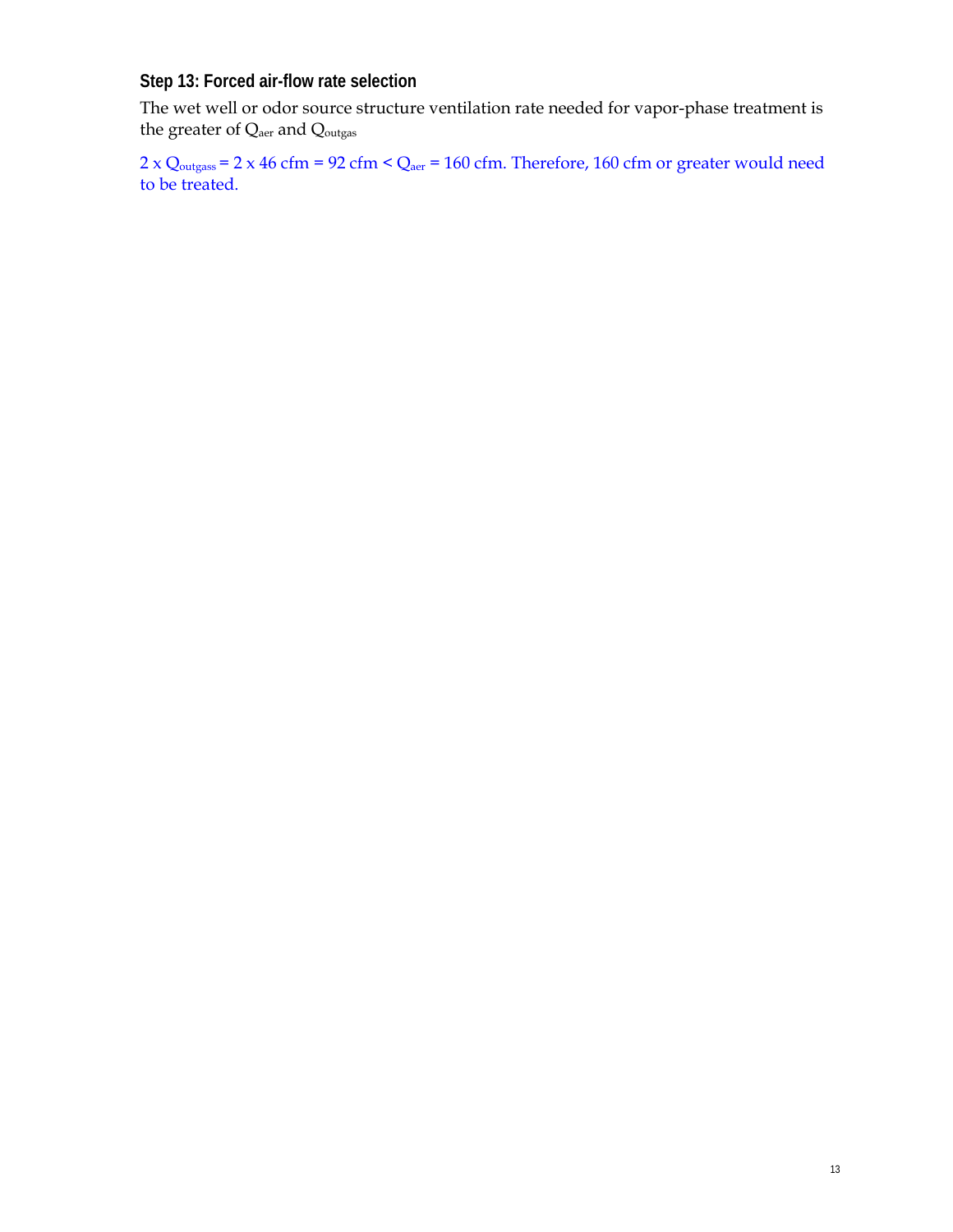# **Odor Impact Potential and Preliminary Vapor Phase Treatment Assessment**

Project Name:\_\_\_\_\_\_\_\_\_\_\_\_\_\_\_\_\_\_\_\_\_\_\_\_\_\_\_\_\_\_\_\_\_\_\_\_\_\_\_\_\_\_\_\_\_\_\_\_\_\_\_\_\_\_\_\_\_\_\_\_\_\_\_\_\_\_\_\_\_\_\_\_\_\_\_\_\_\_\_\_\_\_\_\_\_\_\_\_\_\_\_\_\_\_\_\_\_\_\_\_\_\_\_\_\_

Project Location: which are also assumed to the contract of the contract of the contract of the contract of the contract of the contract of the contract of the contract of the contract of the contract of the contract of th

| <b>Data Needs</b>                                                      | #              | Formula                                      | Value | units           |
|------------------------------------------------------------------------|----------------|----------------------------------------------|-------|-----------------|
| Average wastewater flow rate (Q)                                       | 1              | Given in Table 1                             |       | mgd             |
| Wastewater pH (pH)                                                     | $\overline{2}$ | Given in Table 1                             |       |                 |
| Incoming sulfide concentration (S <sub>out</sub> )                     | 3              | Given in Table 1                             |       | mg/L            |
| Wastewater temperature (T)                                             | 4              | Given in Table 1                             |       | °C              |
| Upstream pipe diameter $(D_{up})$                                      | 5              | Given in Table 1                             |       | in.             |
| Upstream pipe slope (SL <sub>up</sub> )                                | 6              | Given in Table 1                             |       | ft/ft           |
| Downstream pipe diameter (Ddown)                                       | $\overline{7}$ | Given in Table 1                             |       | in.             |
| Downstream pipe slope (SLdown)                                         | 8              | Given in Table 1                             |       | ft/ft           |
| Out-gassing structure volume (V)                                       | 9              | Given in Table 1                             |       | ft <sup>3</sup> |
| Sensitive receptor distance from odor source (F)                       | 10             | Given in Table 1                             |       | ft              |
| Henry's Law constant (H)                                               | 11             | $= 0.0084 \times #4 + 0.2043 =$              |       |                 |
| Fraction of dissolved sulfide as $H_2S_{liq}$ (Fraction $H_2S_{liq}$ ) | 12             | Use #2 and read from Figure 1                |       |                 |
| Liquid-phase H2S concentration $(H_2S_{liq})$                          | 13             | $=$ #3 $\times$ #12 =                        |       | mg/L            |
| Equilibrium vapor-phase H2S concentration $(H_2S_{gas})$               | 14             | $=$ #11 $\times$ #13 =                       |       | mg/L            |
| Equilibrium vapor-phase H2S concentration $(H_2S_q)$                   | 15             | $=$ #14 $\times$ (#4 + 273 ) $\times$ 2.41 = |       | ppmy            |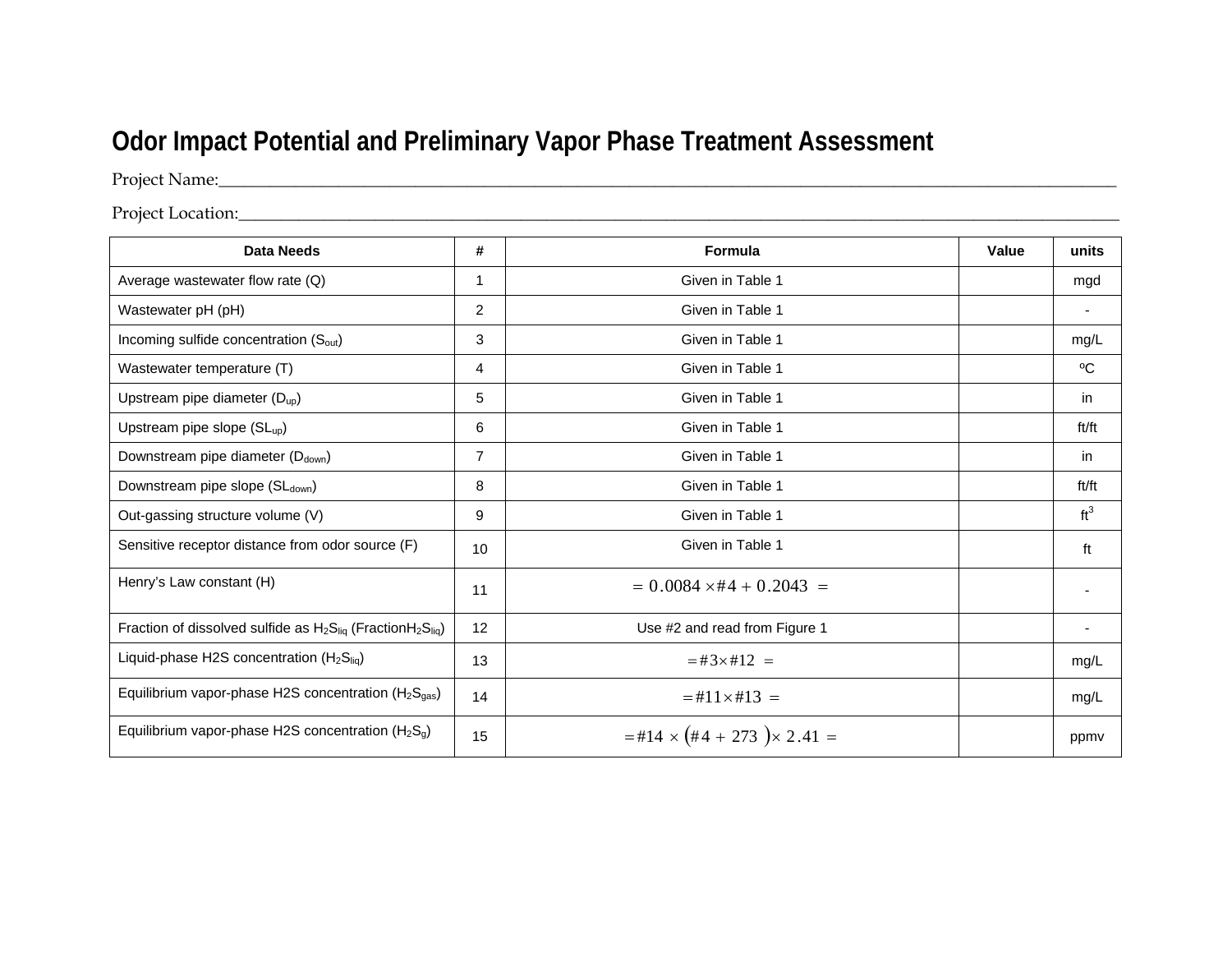# **Calculation Form Con't**

| Upstream natural Ventilation (Qairup)                                                             | 16                                            | Use #1, #5, and #6, and read value from Figures 2, 3 or 4.<br>Interpolate, if necessary.     |  | cfm                   |
|---------------------------------------------------------------------------------------------------|-----------------------------------------------|----------------------------------------------------------------------------------------------|--|-----------------------|
| Downstream natural Ventilation (Qairdown)                                                         | 17                                            | Use #1, #7, and #8, and read value from Figures 2, 3, 4, or 5.<br>Interpolate, if necessary. |  | cfm                   |
| Out-gas flow rate (Q <sub>outgas</sub> )                                                          | 18                                            | $=$ #16 $-$ #17 $=$                                                                          |  | cfm                   |
| Hydrogen sulfide emission rate (E <sub>H2S</sub> )                                                | 19                                            | =#18 $\times \frac{m^3 / s}{2119 \text{ c} \text{fm}} \times$ #14 =                          |  | g/s                   |
| Worst case H2S concentration per unit emission at<br>receptor $(H_2S_{unit})$                     | 20                                            | Use #10 to read value from Figure 6                                                          |  | ppmv/(g<br>$\sqrt{s}$ |
| Worst case H2S concentration at receptor<br>(H <sub>2</sub> S <sub>receptor</sub> )               | 21                                            | $=$ #19 $\times$ #20 $=$                                                                     |  | ppmy                  |
| If yes, then no treatment is necessary $-$ Stop here                                              |                                               |                                                                                              |  |                       |
| Is #21 acceptable?                                                                                | If no, then treatment is necessary - Continue |                                                                                              |  |                       |
| Volumetric air flow rate required to ventilate structure<br>with 12 air changes per hour $(Qaer)$ | 22                                            | $=\frac{12}{hr} \times \text{\#9} \times \frac{hr}{60 \text{ min}} =$                        |  | cfm                   |
| The required foul air treatment flow rate will be #22 or two times #18, which ever is larger.     |                                               |                                                                                              |  |                       |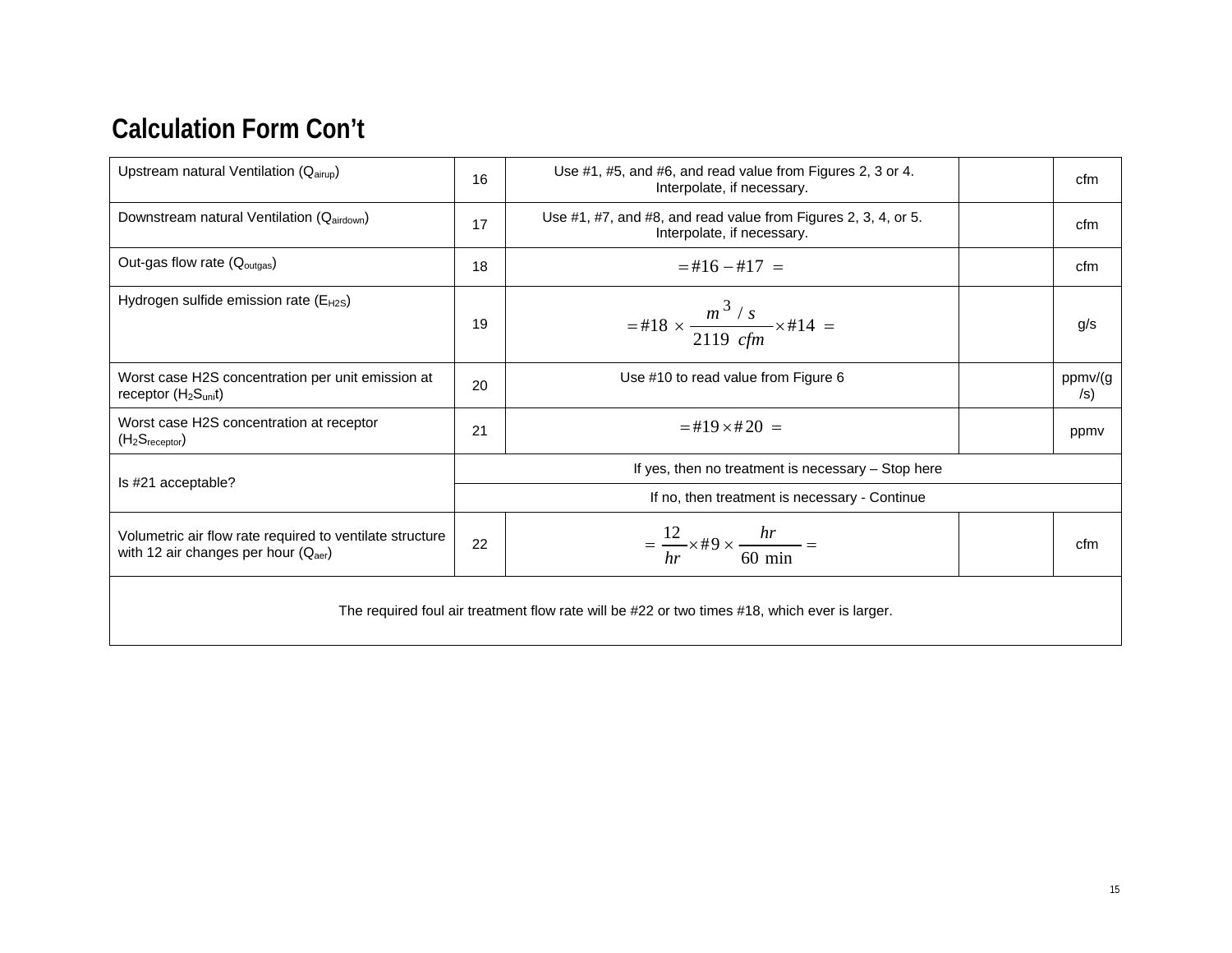# **Sulfide Generation and Liquid-phase Control**

# **Objective**

These guidelines are intended to provide a step-by-step method for estimating sulfide generation in force mains and siphons, liquid-phase chemical dose requirements, oxygen injection, and costs for controlling sulfide. The calculations shall be followed to establish the maximum sulfide generation and to determine if treatment of sulfide is necessary, as well as determine the approximate cost of treatment. Once the calculations are complete, they shall be submitted to the City of San Marcos Engineering Director for review.

# **Overview**

The steps presented herein provide a screening approach to estimate sulfide generation in force mains and siphons, approximate chemical dosing required to control sulfide, oxygen injection required to control sulfide, and associated planning level costs. Step-by-step instructions are provided followed by an example illustrating the process. A form is provided to guide calculations.

# **Data Needs**

Table 1 lists the data that will be needed for the calculations.

### **TABLE 1**

| Data needs |  |
|------------|--|
|------------|--|

| <b>Data Needs</b>                                 | <b>Symbol</b>                | value | <b>Units</b> |
|---------------------------------------------------|------------------------------|-------|--------------|
| Summer wastewater temperature                     | ${\mathsf T}_{\textsf{sum}}$ |       | °C           |
| Winter wastewater temperature                     | $T_{win}$                    |       | °C           |
| Five-day biochemical chemical oxygen demand       | BOD <sub>5</sub>             |       | mg/L         |
| Average wastewater flow rate                      | Q                            |       | mgd          |
| Pipe diameter                                     | D                            |       | in           |
| Pipe length                                       |                              |       | ft           |
| Dissolved sulfide at the upstream end of the pipe | $S_{\sf in}$                 |       | mg/L         |
| Threshold sulfide concentration                   | $S$ Thresh                   |       | mg/L         |

# **Calculate Sulfide Generation**

## **Step 1: Force main/Siphon retention time**

Calculate retention time, R (min), according to Equation 1.

$$
R = \frac{L}{Q} \times \frac{\pi D^2}{4} \times \frac{7.48 \times 10^{-5} \text{ mgal} \cdot \text{min}}{\text{in}^2 \cdot \text{ft} \cdot \text{day}}
$$
(1)

- $R =$  Pipe retention time (min)
- $L =$  Pipe length (ft)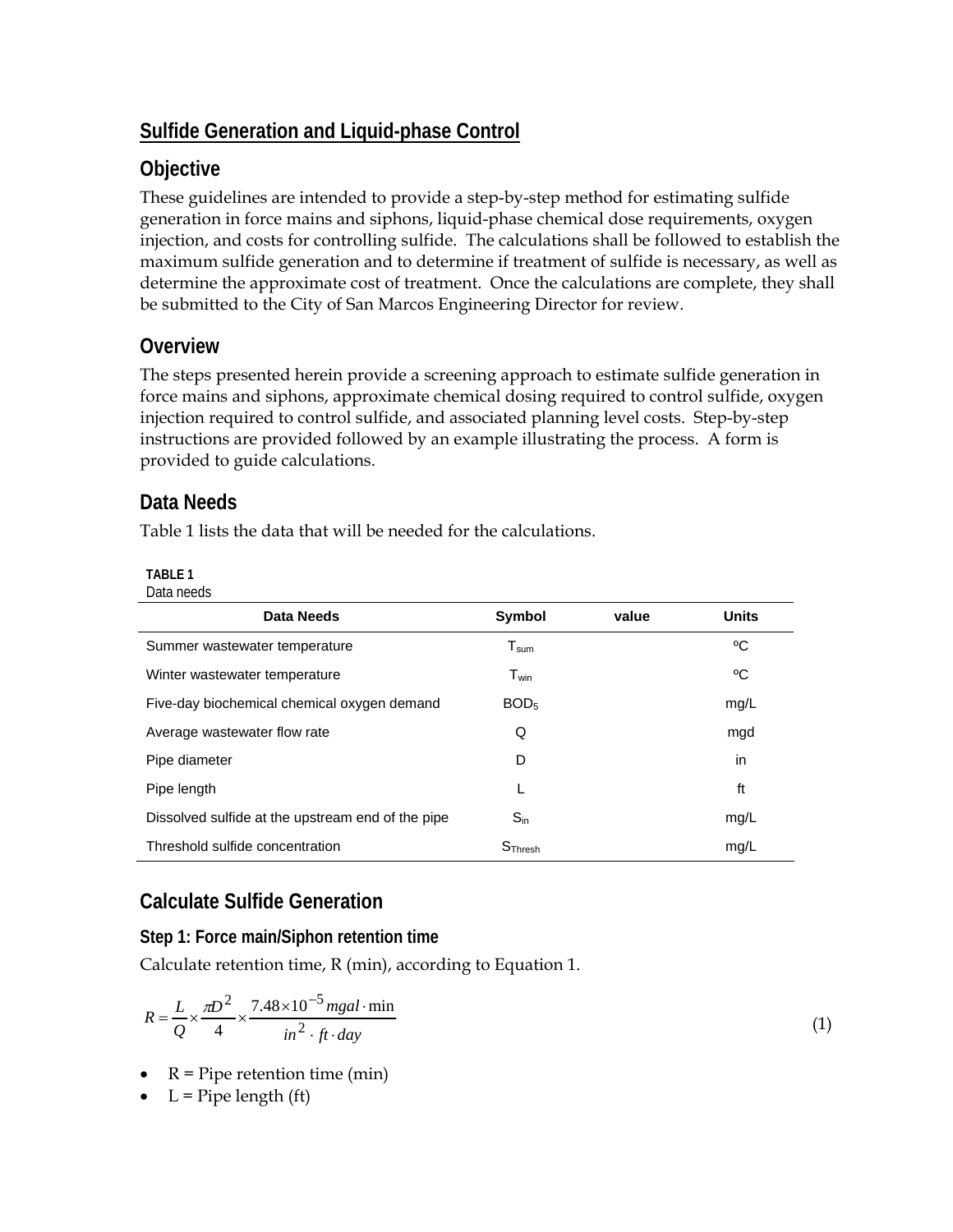- $Q =$  average wastewater flow rate (mgd)
- $D =$  Pipe diameter (in)

#### **Step 2: Effective BOD**

Calculate the temperature adjusted effective biochemical oxygen demand,  $BOD_{eff}$  (mg/L), as shown in Equation 2. Calculate  $BOD_{\text{eff}}$  for summer and winter wastewater temperatures.

$$
BOD_{\text{eff}} = BOD_{5} \times 1.07^{(T-20^{\circ}C)} \tag{2}
$$

- BOD<sub>eff</sub> = BOD adjusted for temperature  $(mg/L)$
- BOD<sub>5</sub> = Five day BOD at 20 °C (mg/L)
- $T = W$ astewater temperature (°C)

#### **Step 3: Downstream sulfide concentration**

Calculate liquid sulfide at the downstream end of the pipe for summer and winter  $BOD_{eff}$  as shown in Equation 3. This calculation conservatively assumes zero initial upstream dissolved oxygen  $(DO<sub>in</sub>)$ .

$$
S_{out} = \left[\frac{100in + D}{100,000D \cdot min}\right] \times BOD_{eff} \times R + S_{in}
$$
\n(3)

- $S_{\text{out}}$  = Sulfide concentration at the downstream end of the pipe (mg/L)
- $S_{in}$  = Sulfide measured entering the pipe (mg/L)

#### **Step 4: Threshold comparison**

If  $S_{\text{out}}$  is less than the target threshold concentration,  $S_{\text{thresh}}$  (mg/L) for summer conditions, then no chemicals are needed to control sulfide. Two typical target threshold concentrations are 0.5 and 1 mg/L. The lower the value, the lower the risk of having odor complaints. However, as the threshold value is decreased, annual operating costs associated with chemical consumption increase.

### **Step 5: Chemical selection**

If S<sub>out</sub> is greater than Sthresh, select a chemical and dose from Table 2.

| Liquid pridse crientical dose and cost for controlling suitide |                                      |                  |  |  |
|----------------------------------------------------------------|--------------------------------------|------------------|--|--|
| <b>Chemical</b>                                                | Dose <sup>1</sup> (gal / lb sulfide) | $Cost2$ (\$/gal) |  |  |
| Hydrogen Peroxide (50% solution)                               | 0.6                                  | 3.4              |  |  |
| Iron Salts (30% FeCl <sub>2</sub> solution)                    | 2.7                                  | 0.7              |  |  |
| <b>Bioxide</b>                                                 | 1.3                                  | 2                |  |  |
| Pure Oxygen (supplied to tank)                                 | N/A                                  | From Vendor      |  |  |

Liquid phase chemical dose and cost for controlling sulfide

1. Doses shown are typical for municipal wastewater. Actual doses could be larger or smaller than the values shown.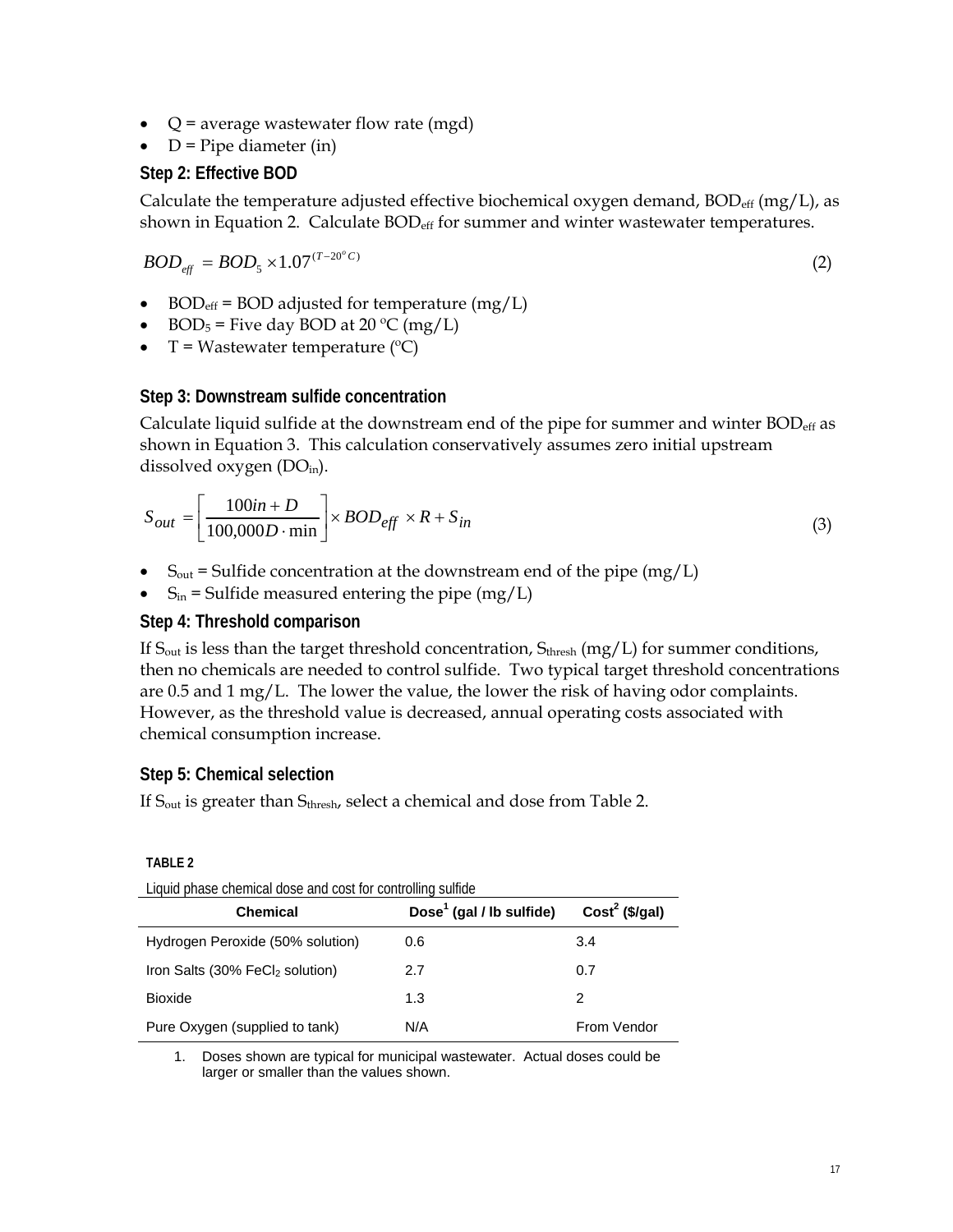#### **TABLE 2**

Liquid phase chemical dose and cost for controlling sulfide

| <b>Chemical</b>                             | Dose <sup>1</sup> (gal / lb sulfide) | $Cost2$ (\$/gal) |
|---------------------------------------------|--------------------------------------|------------------|
| Hydrogen Peroxide (50% solution)            | 0.6                                  | 3.4              |
| Iron Salts (30% FeCI <sub>2</sub> solution) | 2.7                                  | 0.7              |

2. Costs shown in Table 2 are provided for screening purposes. Actual current costs and availability should be verified with vendors.

# **Calculate Chemical Cost**

#### **Step 6: Daily sulfide load**

Calculate the daily sulfide load (lb sulfide/day) for summer and winter  $S_{out}$  as shown in Equation 4.

$$
Load = Q \times S_{out} \times \frac{8.35L \cdot lb}{mgal \cdot mg}
$$
\n<sup>(4)</sup>

• Load = Daily sulfide load exiting the pipe  $\left(\frac{lb}{day}\right)$ 

#### **Q = Average wastewater flow rate (mgd)**

#### **Step 7: Yearly chemical cost**

Use the dose and cost of the selected chemical to calculate chemical cost per year by using the average of the summer and winter sulfide loads as shown in Equation 5. This step conservatively assumes that the entire load will be treated to a target of zero sulfide rather than the threshold target.

ChemicalCost / year = 
$$
\frac{Load_{wint er} + Load_{summer}}{2} \times \frac{365 days}{yr} \times Does \times Cost
$$
 (5)

### **Calculate the oxygen needed to control sulfide**

Sulfide can be prevented from forming in a siphon or forcemain by injecting air or oxygen at the upstream end of the force main. The  $DO<sub>in</sub>$  needed to keep the entire force main aerobic will depend on R and BOD<sub>eff</sub>. An oxygen concentration of 1.0 mg/L or greater is sufficient to prevent sulfide generation.

#### **Step 8: Upstream oxygen concentration needed**

Use Equation 6 to calculate  $DO<sub>in</sub>$  needed to maintain a DO greater than 1.0 mg/L at the downstream end of the pipe. Use BOD<sub>eff</sub> for the summer temperature.

$$
DO_{in}^{needed} = \frac{2.8mg/L}{hr} \times \frac{BOD_{eff}}{200mg/L} \times R \times \frac{hr}{60\min} + \frac{1.0mg}{L}
$$
 (6)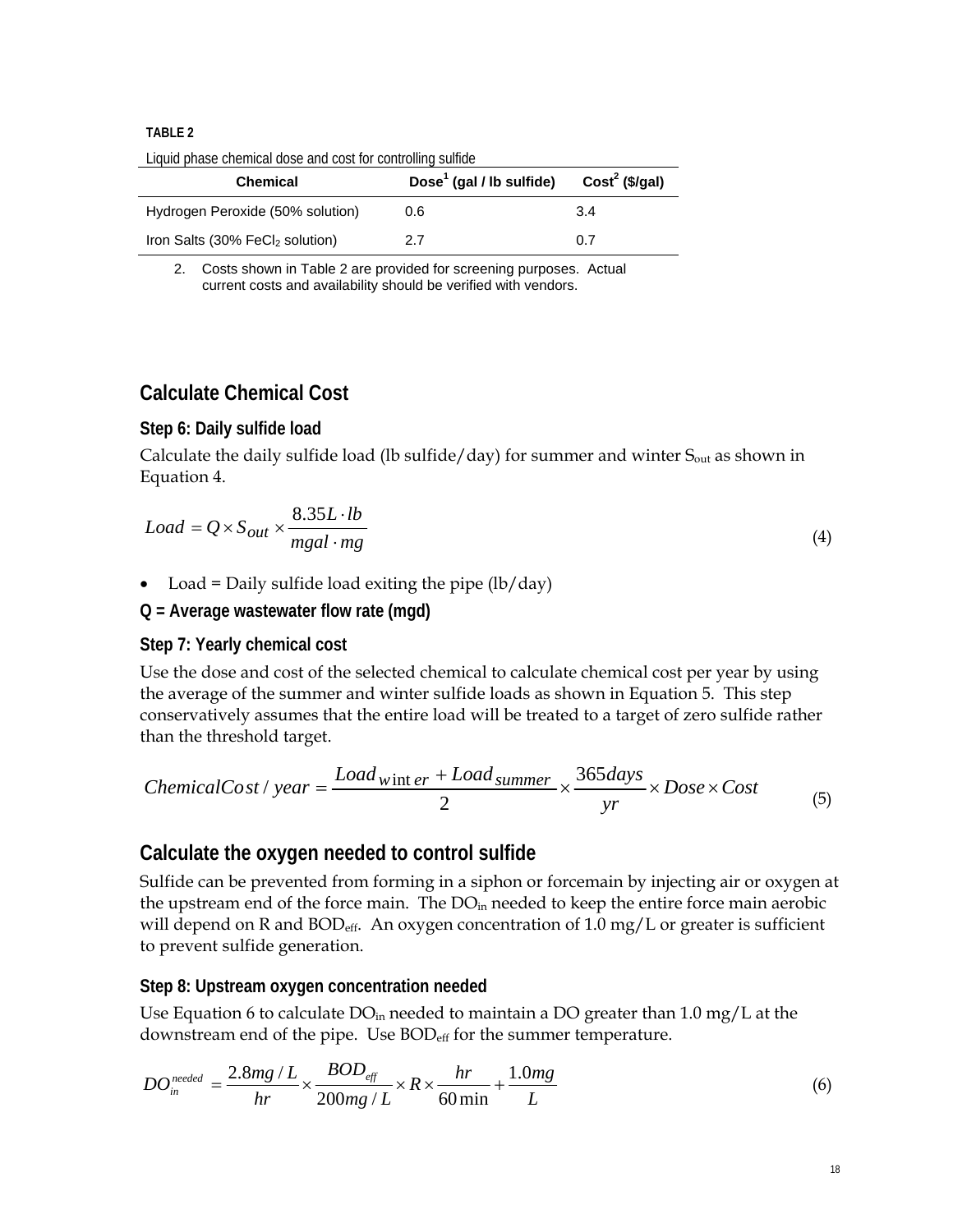$DO<sub>in</sub><sup>needed</sup>$  = Dissolved oxygen concentration needed in the upstream end to maintain aerobic conditions throughout the pipe (mg/L)

### **Step 9: Oxygen injection rate**

Calculate the oxygen injection rate, G (g/min) needed to provide the  $DO<sub>in</sub><sup>needed</sup>$  as shown in Equation 7.

$$
G = \frac{Q \times DO_{in}^{needed}}{\eta_{diff}} \times \frac{2.63L \cdot day \cdot g}{mg \cdot mgal \cdot \min}
$$
 (7)

- $G =$  the pure oxygen injection rate  $(g/min)$
- $\bullet$   $\eta_{\text{diff}}$  = Diffuser efficiency (gas dissolved/gas injected)

Use a default value of 0.8 for  $\eta_{\text{diff}}$  until information on the diffuser equipment is available. **Step 10: Yearly oxygen cost** 

Calculate yearly oxygen cost as shown in Equation 8.

$$
OxygenCost / year = G \times \frac{526kg \cdot \min}{g \cdot yr} \times Cost_{O_2}
$$
 (8)

• Cost<sub>O2</sub> = Delivered oxygen unit cost  $(\frac{6}{kg})$ 

# **Compare Options**

Compare costs for  $O_2$  injection and chemical treatment to estimate the lowest cost option.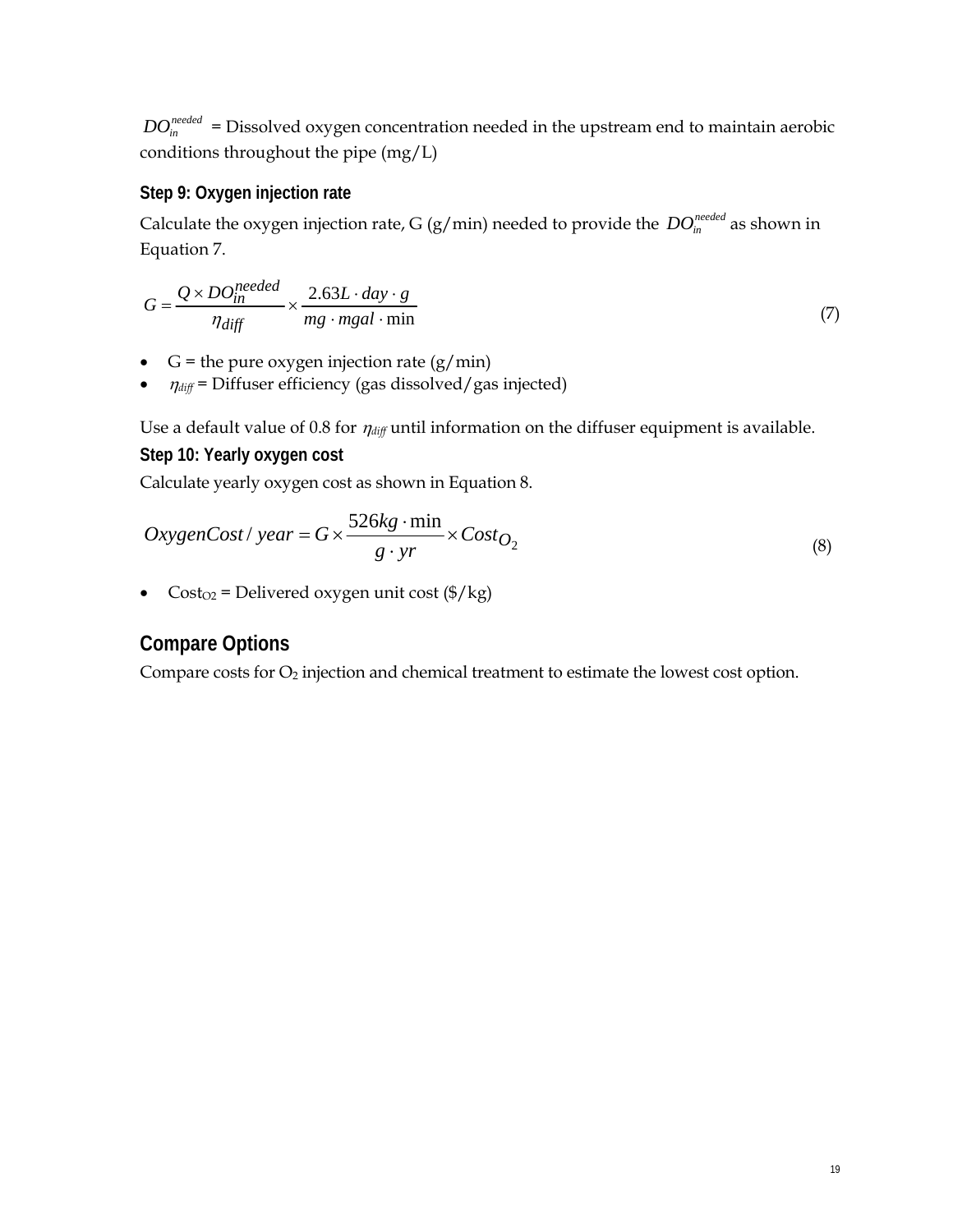# **Example**

### **Data Needs**

#### **TABLE 1**  Data needs

| Data Needs                                        | <b>Symbol</b>               | Value             | <b>Units</b> |
|---------------------------------------------------|-----------------------------|-------------------|--------------|
| Summer wastewater temperature                     | ${\mathsf T}_{\text{sum}}$  | 27                | °C           |
| Winter wastewater temperature                     | $\mathsf{T}_{\mathsf{win}}$ | 18                | °C           |
| Five-day biochemical chemical oxygen demand       | BOD <sub>5</sub>            | 260               | mg/L         |
| Average wastewater flow rate                      | Q                           | 0.144             | mgd          |
| Pipe diameter                                     | D                           | $12 \overline{ }$ | in           |
| Pipe length                                       |                             | 2000              | ft           |
| Dissolved sulfide at the upstream end of the pipe | $S_{in}$                    | 0.6               | mg/L         |
| Threshold sulfide concentration                   | $S$ Thresh                  | 1.0               | mg/L         |

=

# **Calculate Sulfide Generation**

#### **Step 1: Force main/Siphon retention time**

 $L = 2,000$  ft  $Q = 0.144$  mgd  $D = 12$  in  $\frac{(12)^2}{4} \times \frac{7.48 \times 10^{-5} \text{ mgal} \cdot \text{min}}{2} = 118 \text{ min}$ 4 12 0.144 2,000 2 2  $7.48 \times 10^{-5}$  $=\frac{2,000}{2,000}\times\frac{\pi(12)^2}{4}\times\frac{7.48\times10^{-5}mgal}{4}$  $in^2 \cdot ft \cdot day$  $R = \frac{2,000}{8.64 \times 10^{12}} \times \frac{\pi (12)^2}{4} \times \frac{7.48 \times 10^{-5} \text{ m} \text{g}al}{2}$ **Step 2: Effective BOD**   $T_{\text{sum}} = 27 \text{ °C}$  $T_{win} = 18 \text{ °C}$ 

*W* int erBOD<sub>eff</sub> = 260mg /  $L \times 1.07^{(18-20^{\circ}C)} = 227mg/L$ *SummerBOD*<sub>*eff*</sub> = 260*mg* /  $L \times 1.07^{(27-20^{\circ}C)}$  = 418*mg* /  $L$ *eff eff*  $\int \frac{d\mathbf{r}}{dt} = 260 mg / L \times 1.07^{(18-20^o C)} = 227 mg / L \times 1.07^{(18-20^o C)}$  $= 260 mg / L \times 1.07^{(27-20°C)} = 418 mg /$ 

 $\cdot$  ft  $\cdot$ 

**Step 3: Downstream sulfide concentration**  Summer  $BOD_{\text{eff}} = 418 \text{ mg/L}$ 

Winter  $BOD_{\text{eff}} = 227 \text{ mg/L}$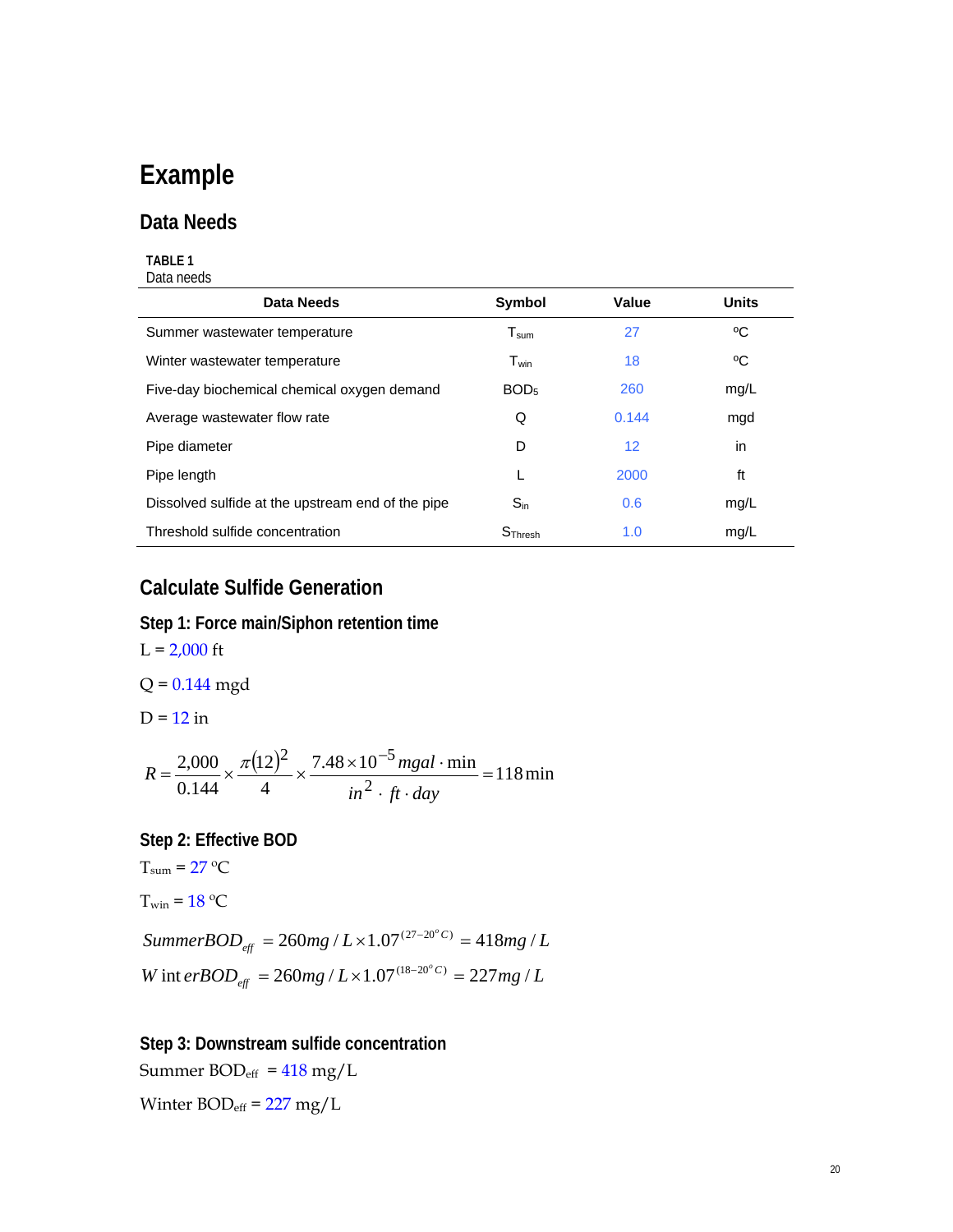$$
S_{in} = 0.6 \text{ mg/L}
$$
  
R = 117.5 mg/L  
D = 12 in  
*Summary*  
*Summer*  
*S*<sub>out</sub> =  $\left[ \frac{100in + 12in}{100,000 \times 12in \cdot \text{min}} \right] \times 418mg / L \times 117.5 \text{ min} + 0.6mg / L = 5.2mg / L$   
*W* int *ers*<sub>out</sub> =  $\left[ \frac{100in + 12in}{100,000 \times 12in \cdot \text{min}} \right] \times 227mg / L \times 117.5 \text{ min} + 0.6mg / L = 3.1mg / L$ 

#### **Step 4: Threshold comparison**

Summer  $S_{out} = 5.2$  mg/L > 1.0 mg/L =  $S_{thresh}$ . Therefore treatment needed.

#### **Step 5: Chemical selection**

#### Try iron salts

**TABLE 2** 

Liquid phase chemical dose and cost for controlling sulfide

|                                             | Dose (gal / lb |               |
|---------------------------------------------|----------------|---------------|
| <b>Chemical</b>                             | sulfide)       | Cost (\$/gal) |
| Hydrogen Peroxide (50% solution)            | 0.6            | 3.4           |
| Iron Salts (30% FeCl <sub>2</sub> solution) | 27             | 0.7           |
| Sodium Hypochlorite (12% solution)          | 10             | 1. $\Omega$   |
| <b>Bioxide</b>                              | 1.3            | 2             |
| Pure Oxygen (supplied to tank)              | N/A            | From Vendor   |

# **Calculate Chemical Cost**

**Step 6: Daily sulfide load** 

 $Q = 0.144$  mgd

Summer  $S_{\text{out}} = 5.2 \text{ mg/L}$ 

Winter  $S_{\text{out}} = 3.1 \text{ mg/L}$ 

$$
Load = 0.144mgd \times 5.2mg / L \times \frac{8.35L \cdot lb}{mgal \cdot mg} = 6.25lb / day
$$
  

$$
Load = 0.144mgd \times 3.1mg / L \times \frac{8.35L \cdot lb}{mgal \cdot mg} = 3.73lb / day
$$

**Step 7: Yearly chemical cost** 

Dose =  $2.7$  gal/lb

 $Cost = $0.7/gal$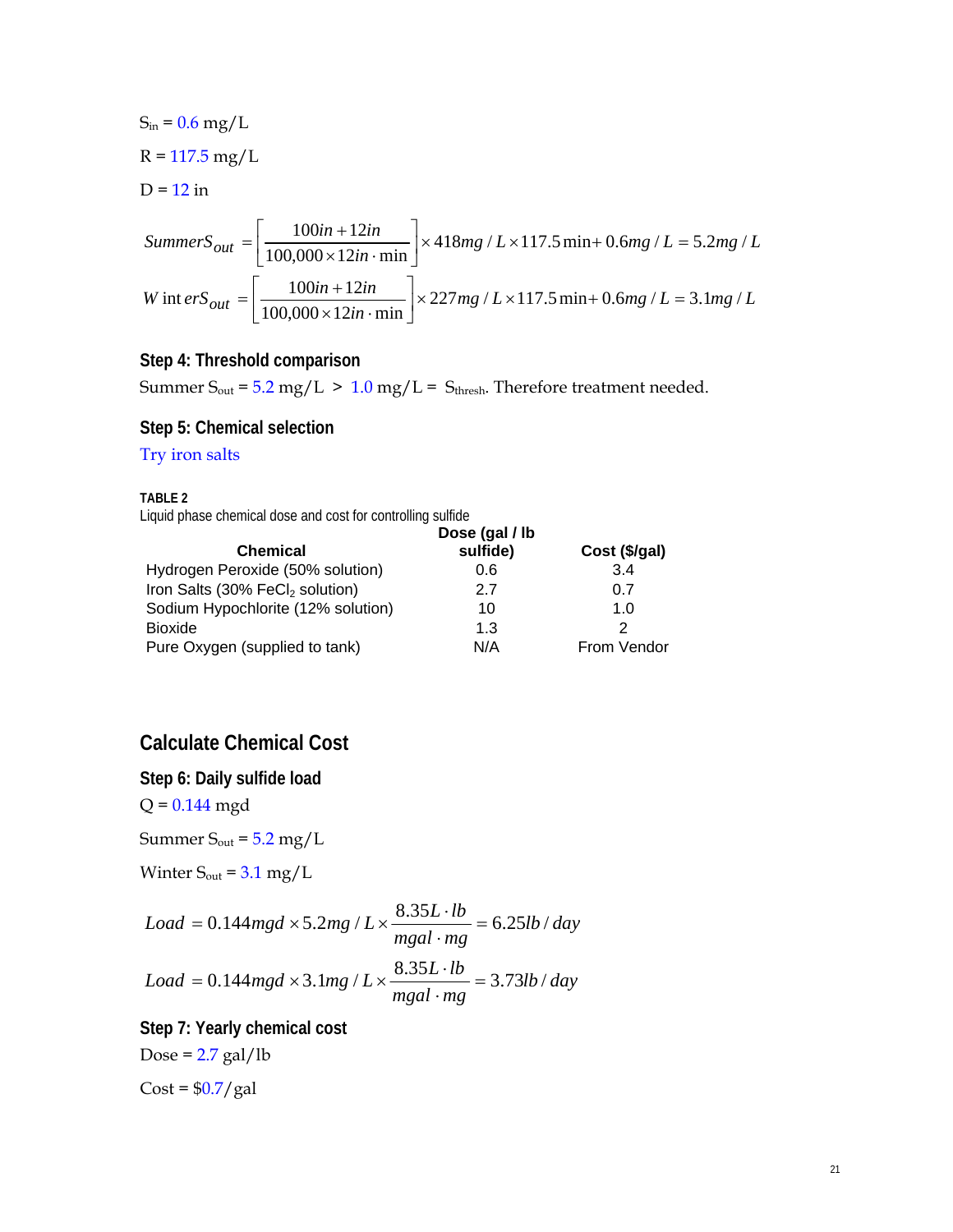Summer Load =  $6.25$  lb/day

Winter Load =  $3.73$  lb/day

ChemicalCost / year = 
$$
\frac{(6.25 + 3.73)lb / day}{2} \times \frac{365 days}{yr} \times \frac{2.7 gal}{lb} \times \frac{\$0.7}{gal} = \$3442 / yr
$$

### **Calculate the oxygen needed to control sulfide**

**Step 8: Upstream oxygen concentration needed**  Summer  $BOD_{eff} = 418 \text{ mg/L}$  $R = 117.5$  min  $mg/L$ *L hr mg mg L mg L hr*  $DO^{needed}_{in} = \frac{2.8mg/L}{hr} \times \frac{418mg/L}{200mg/L} \times 117.5\, \text{min} \times \frac{hr}{60\, \text{min}} + \frac{1.0mg}{L} = 12.5mg/L$ 117.5min  $200 mg/$  $=\frac{2.8 mg/L}{1.000 \times 10^{14} \text{ kg/L}} \times 117.5 \text{ min} \times \frac{hr}{600 \times 10^{14} \text{ kg}} = 12.5 mg/L$ **Step 9: Oxygen injection rate**   $DO_{in}^{needed} = 12.5$  mg/L  $Q = 0.144$  mgd  $\eta_{\text{diff}} = 0.8$ 

 $5.92g / min$ 2.63  $\frac{0.144 \times 12.5mg}{L} \times \frac{2.63L \cdot day \cdot g}{L} = 5.92g$  $G = \frac{0.144 \times 12.5mg/L}{0.8} \times \frac{2.63L \cdot day \cdot g}{mg \cdot mgal \cdot min} = 5.92g / min$ 

$$
0.8 \t mg-mgal\cdot min
$$

**Step 10: Yearly oxygen cost** 

Oxygen cost =  $$1.00/kg$  (this is a guess)

 $G = 5.92$  g/min

 $kg = $3114 / yr$  $OxygenCost / year = 5.92 g / min \times \frac{526 kg \cdot min}{g \cdot yr} \times $1.00 / kg = $3114 / yr$ 

### **Compare Options**

\$3,114 < \$3,442. Therefore oxygen may be less expensive depending on capital costs.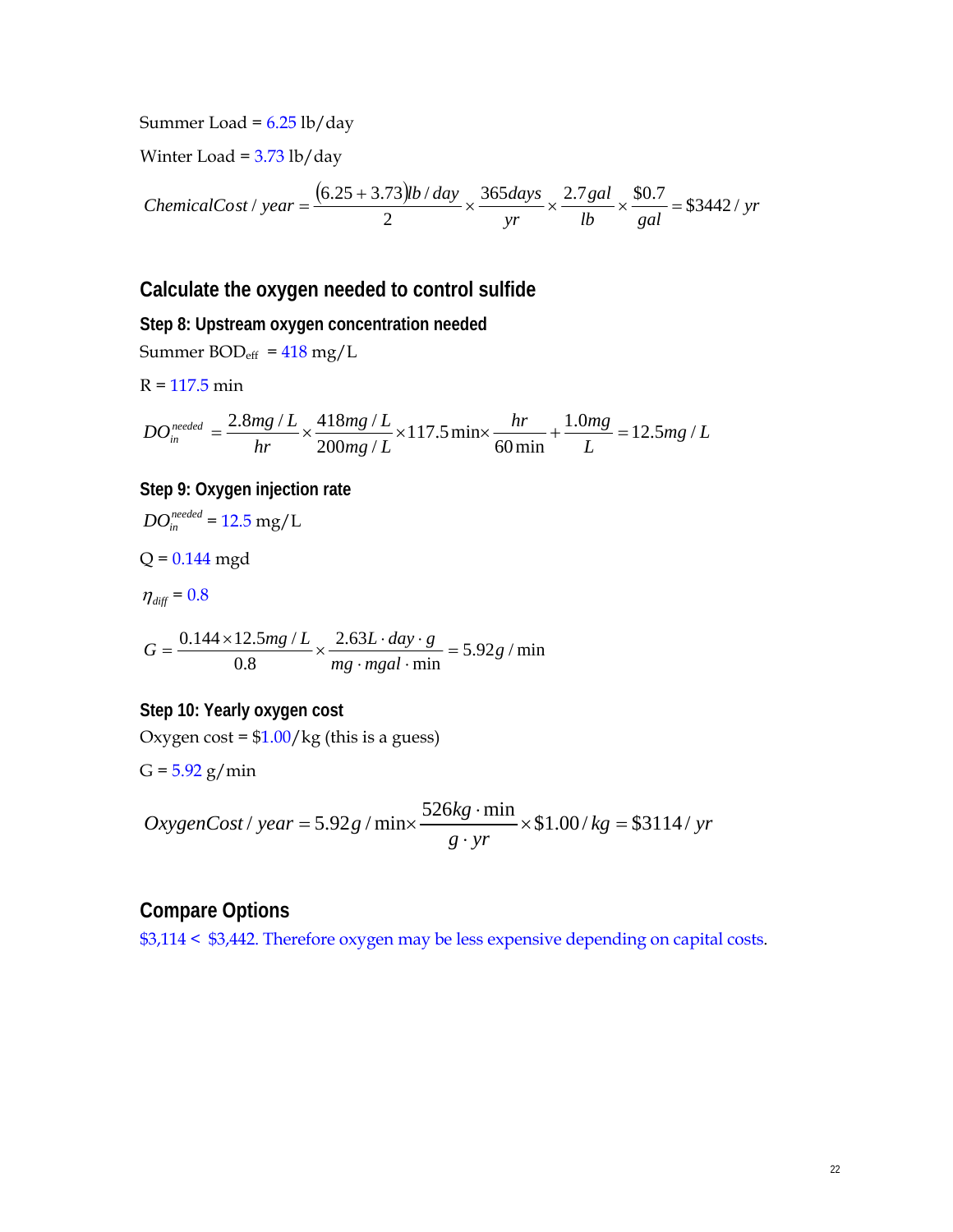# **Liquid Phase Sulfide Generation Potential and Preliminary Control Assessment**

### **Project Name:**

#### **Project Location:**

| Data Needs                                                                                        | #              | Formula                                                                                                                                                         | Value | <b>Units</b> |
|---------------------------------------------------------------------------------------------------|----------------|-----------------------------------------------------------------------------------------------------------------------------------------------------------------|-------|--------------|
| Summer wastewater temperature $(T_{sum})$                                                         | $\mathbf{1}$   | Data provided                                                                                                                                                   |       | $^{\circ}$ C |
| Winter wastewater temperature $(T_{win})$                                                         | 2              | Data provided                                                                                                                                                   |       | $^{\circ}$ C |
| Five-day biochemical chemical oxygen demand (BOD <sub>5</sub> )                                   | 3              | Data Provided                                                                                                                                                   |       | mq/L         |
| Average wastewater flow rate $(Q)$                                                                | $\overline{4}$ | Data Provided                                                                                                                                                   |       | mgd          |
| Pipe diameter (D)                                                                                 | 5              | Data Provided                                                                                                                                                   |       | in           |
| Pipe length (L)                                                                                   | 6              | Data Provided                                                                                                                                                   |       | ft           |
| Dissolved sulfide at the upstream end of the pipe $(S_{in})$                                      | $\overline{7}$ | Data Provided                                                                                                                                                   |       | mg/L         |
| Threshold sulfide concentration (S <sub>Thresh</sub> )                                            | 8              | As Provided by COSM                                                                                                                                             |       | mg/L         |
| Pipe Retention Time (R)                                                                           | 9              | $=\frac{\#6}{\#4} \times \frac{\pi (\#5)^2}{4} \times \frac{7.48 \times 10^{-5} \text{ mgal} \cdot \text{min}}{\text{in}^2 \cdot \text{ft} \cdot \text{day}} =$ |       | min          |
| Temperature adjusted Summer BOD (Summer BOD <sub>eff</sub> )                                      | 10             | =#3 × 1.07 $^{(\#1-20^{\circ}C)}$ =                                                                                                                             |       | mg/L         |
| Temperature adjusted Winter BOD (Winter BOD <sub>eff</sub> )                                      | 11             | $=$ #3 × 1.07 <sup>(#2-20°C)</sup> =                                                                                                                            |       | mg/L         |
| Summer sulfide concentration exiting the downstream<br>end of the pipe (Summer $S_{\text{out}}$ ) | 12             | $S = \frac{100 \text{ in} + #5}{100 \text{ 000} \times #5 \cdot \text{min}} \times #10 \times #9 + #7$                                                          |       | mq/L         |
| Winter sulfide concentration exiting the downstream end<br>of the pipe (Winter $S_{\text{out}}$ ) | 13             | $= \left  \frac{100 \text{ in} + \#5}{100,000 \times \#5 \cdot \text{min}} \right  \times \#11 \times \#9 + \#7 =$                                              |       | mq/L         |
| Summer sulfide load exiting the downstream end of the<br>pipe (Summer Load)                       | 14             | $=$ #4 $\times$ #12 $\times \frac{8.35 \ L \cdot lb}{mgal \cdot mg}$ =                                                                                          |       | lb/day       |